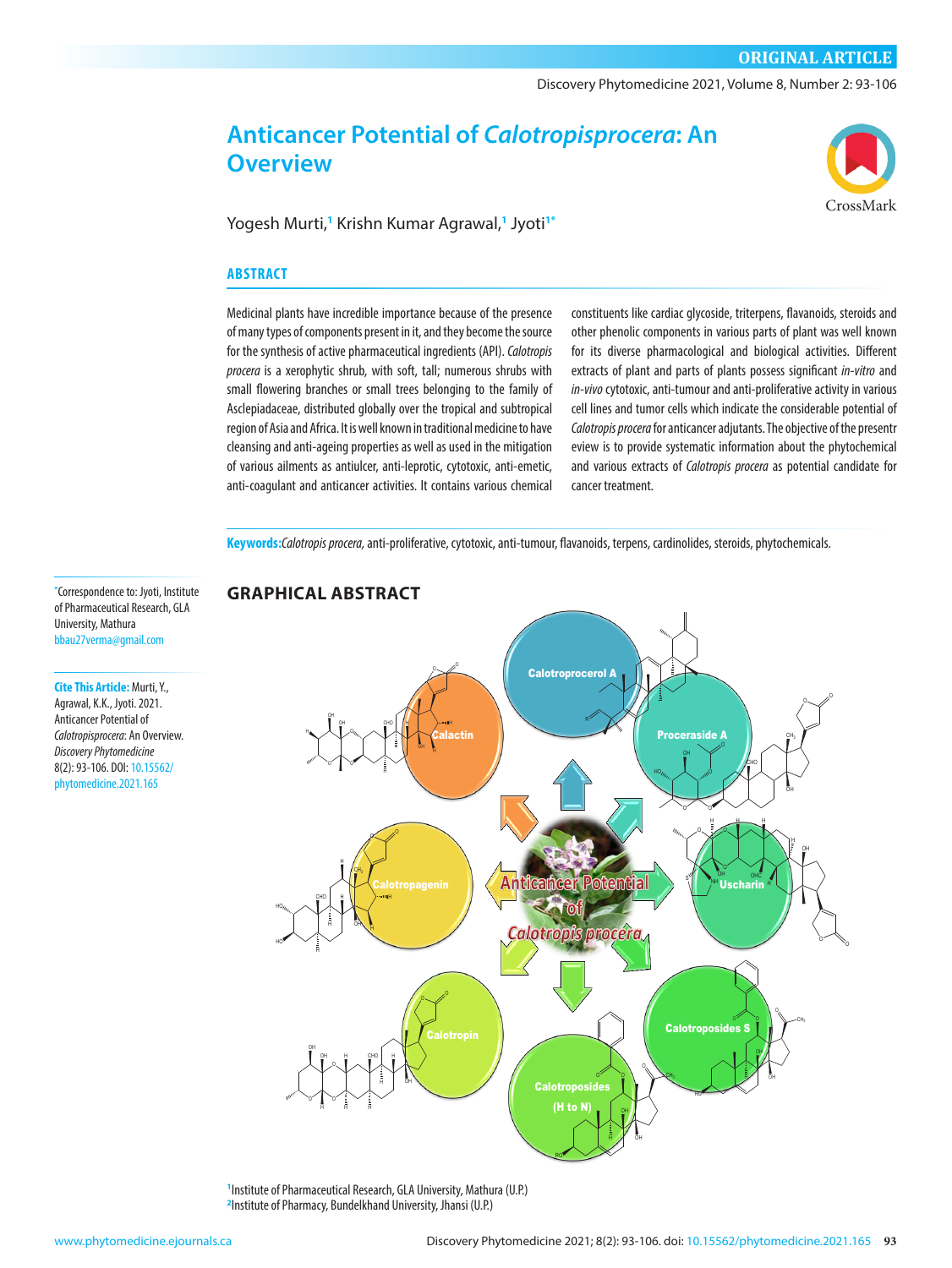## **INTRODUCTION**

According to Indian traditional system, plants are the primary source of ailments for the treatments of various diseases in human and animals. The use of medicinal plants is widespread during the periods of ancient and prehistoric times for the treatment and cure of different diseases.**[1](#page-11-0)** Our nature provided sufficient resources for the living world in which the medicinal plants are one of wealth to take care of the health of living creature.**[2](#page-11-0)** Among the various medicinal plants, *Calotropis procera* is one of the medicinal plant having different therapeutic activities belong to the family of Asclepiadaceae. Genus *calotropis* globally distributed over the tropical and subtropical region of Asia and Africa.**[3](#page-11-0)** It is found abundantly in Rajasthan and distributed in all areas of India. *Calotropis procera* is an evergreen shrub growing wildly in warm climates up to 1050 meter altitudes and Commonly Known as "Akra" or "Milkweed". Taxonomic classification is given in Table 1.The whole plant of *Calotropis procera*

**Table 1 Taxonomic Classification**

| <b>Kingdom</b> | <b>Plantae</b> |
|----------------|----------------|
| Subkingdom     | Tracheobionta  |
| Superdivision  | Spermatophyta  |
| Division       | Magnoliophyta  |
| Class          | Magnoliopsida  |
| Order          | Gentianales    |
| Family         | Asclepiadaceae |
| Genus          | Calotropis     |
| Species        | Procera        |

#### **Table 2 Characteristics of plant parts of** *Calotropis procera*

| S.No.                         | <b>Plant Parts</b>   | <b>Description</b>                                                                                          |
|-------------------------------|----------------------|-------------------------------------------------------------------------------------------------------------|
| 1                             | Bark and<br>branches | Thick, rough, corky and yellow-brown<br>Twigs are fleshy with green in color                                |
| $\mathfrak{D}_{\mathfrak{p}}$ | Leaves               | About 30 cm×25 cm in size with ovate to obovate,<br>Oppositedecussate,                                      |
| 3                             | <b>Flowers</b>       | White at the base and purple at the tips and five purple-<br>tipped stamens, five thick ovate petals        |
| $\overline{4}$                | Fruits               | Green, spongy ovoid, up to 15 cm long by 10 cm wide                                                         |
| 5                             | Inflorescence        | Arise from the base of the leaves in pedunculate cymes<br>of $3-20$                                         |
| 6                             | Roots                | Grayish white in color and exhibit sap exudations at the<br>places where the bark has been cut              |
| 7                             | Root bark            | Cracked, yellowish-grey from outside and yellowish-<br>white inside. The dried bark is bitter               |
| 8                             | Corolla              | Regular, gamopetalous, pale rose-purple or lilac, with a<br>short tube and five broad ovate spreading lobes |

including leaves; roots, stem, latex and flower were used in indigenous system of medicine.**[4](#page-11-0)**

Geographic Illustration: The seeds of *Calotropis procera* are dispersed through air and animals. It well tolerates the dry condition. It begins to be introduced as weeds on damaged roads, debris and overgrown traditional pastures.**[5-6](#page-11-0)** It is favored and is most common in abandoned areas, especially sandy soils in areas with low rainfall, thought to be an indication of over-cultivation. *Calotropis procera*  is native to India, Pakistan, Nepal, Afghanistan, Algeria, Iran, Iraq, Israel, Kuwait, Nigeria, Oman, Saudi Arabia, United Arab Emirates, Vietnam, Yemen, Zimbabwe, Africa, Mexico, Australia, Egypt, Central and South America and the Caribbean islands.**[7-8](#page-11-0)**

Botanical Illustration: *Calotropis procera* is a xerophytic shrub, with tender, tall, numerous shrubs with small flowering branches or small trees that grow up to 5.4 m tall.**[9-10](#page-11-0)** The bark is tender and corky with strong branches, terete with beautiful cottony pubescence (especially for young ones). Its leaves are small, rectangular, curved, wide ovate-oblong, elliptic or obovate, large, large, shiny, green lined with a hole in the most delicate cottony hair.**[11](#page-11-0)** Flowers are umbellate-cymes and slightly tomentose, calyx glabrous, ovate and acute. Corolla glabrous, straight lobes, ovate, acute, coronal scales 5 - 6, later compressed and even skipped over the staminal column. Fliclicles are sub-globose or ellipsoid or ovoid. The seeds are vast ovate, acute, flattened, tomentose, brown and silky 3.2 cm long.**[12](#page-11-0)** Details of different plant parts are given in Table 2.

## **IMPORTANCE OF PLANT**

Significant benefits can be derived from *Calotropis procera* in many ways, as it is traditionally known in traditional medicine to have cleansing and ageing properties as well as used in the treatment of leprosy, ulcers, tumors and plaques and vomiting, anticoagulant and anticancer. In addition, plant latex was still known for its content like cardiac glycoside that act as insecticides.**[13](#page-11-0)** Different therapeutic activities are mentioned in [Figure 1.](#page-2-0) Its biomass has shown a tendency to be a good source of renewable energy and hydrocarbon. Finally, the *Calotropis procera* play a significant ecological role as a habitat for several species, reflecting the phyto remedy properties of the polluted soil and their ability to regenerate abandoned land and restore health.**[14-15](#page-11-0)**

According to various study performed on *Calotropis procera*, it have anti- inflammatory,**[16](#page-11-0)** antidiabetic,**[17](#page-11-0)** anti-pyretic,**[18-19](#page-11-0)** cytotoxic, anti-cancer,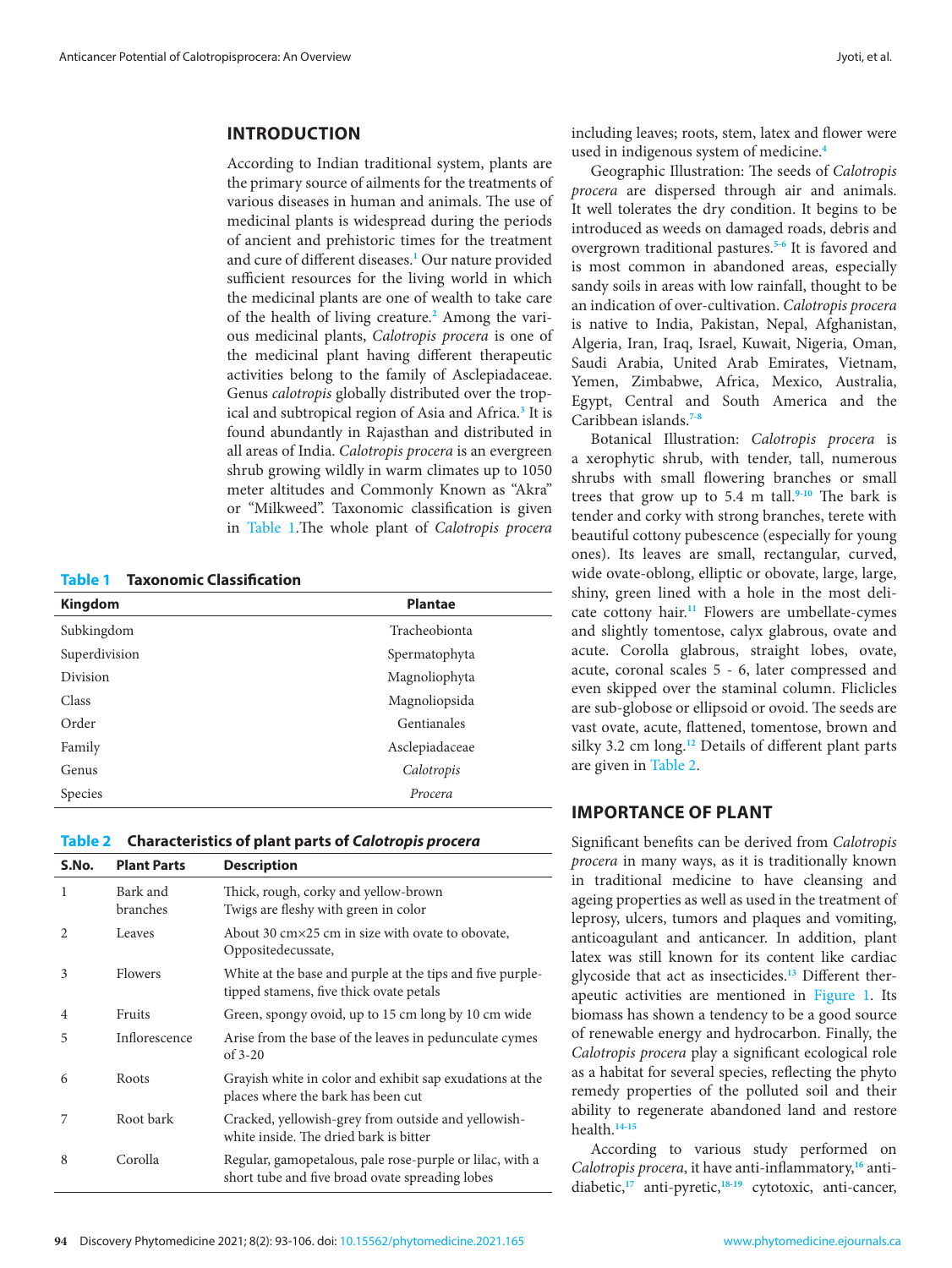<span id="page-2-0"></span>

**Figure 1** IMPORTANCE OF PLANT

anti-tumor,**[20-22](#page-11-0)** and antioxidant**[23](#page-11-0)** activities. In addition to these activities it also possess anti-arthritic,**[24](#page-11-0)** analgesic activity,**[25](#page-11-0)** anti-convulsant effect,**[26](#page-11-0)** antimicrobial,**[27](#page-11-0)** anti-fertility activity,**[28](#page-11-0)** anthelmintic activity,**[29](#page-11-0)** hepatoprotective activity,**[30](#page-11-0)** anti-diarrhoeal activity,**[31](#page-11-0)** anti-malarial,**[32](#page-11-0)** neuroprotective**[33](#page-11-0)** and spasmolytic activity.**[34](#page-11-0)**

*Calotropis procera* is also used by various nations of land as an agent for the treatment of diseases such as skin disease, elephantiasis, teeth, asthma, leprosy, and rheumatism.**[35](#page-12-0)** Various parts such as leaves, roots and bark, flower, fruit, stem, it is reported that there is plant latex with a variety of plants phyto chemicals can have a variety of medicinal properties. This plant is described as a gift to mankind due to presence of cardiotonic agents used for medical treatment.**[36](#page-12-0)** Various other compounds such as norditerpenic esters, organic carbonates, cysteine protease procerain, alkaloids, flavonoids, sterols, and many cardenolides make this plant a science attractive for centuries. It is a potent source of *in vivo* antitumor activity in the

form of paclitaxel and oxaliplatin-resistant subcutaneous human NCIH727 and orthotopic A549 xenografts in naked mice.**[37](#page-12-0)**

## **ANTICANCER POTENTIAL OF** *CALOTROPIS PROCERA*

Malignant growth has been perceived for a large number of years as a human infection; however, just in the only remaining century did clinical science comprehend the simple idea of disease and how it advanced. Malignancy starts when the cell is switched here and there to recover control. A tumor is a mass shaped by a bunch of such strange cells. Most malignant growths structure tumors, however, not all tumors have a disease. Generous, or broken, tumors don't spread to different pieces of the body, nor do they grow new tumors. Threatening, or destructive, tumors emit sound cells, disturb body works, and drain the body's invulnerable framework.**[38](#page-12-0)** The disease keeps on developing and spreads through an immediate expansion or a cycle called metastasis, in which the threatening cells travel through the veins or arteries, in the end, shaping new blood vessels in different pieces of the body.

According to studies performed earlier, it was seen that *Calotropis procera* possess cytotoxic and antitumor activity. The various chemical constituents of plant extracts have been indicating their inhibitory effects on tumor and cancer cell lines. Majorly the roots and latex part of *Calotropis procera* shows anticancer potential due to the presence of calotropinol, proceragenin, proceragenin, calotoxin, hydroxyketone, procesterol, multiflorenol, cyclosadol, βsitostenone, uzarigenine, βanhydroepidigitoxigenin,pentacyclictriterpinoids.**[39](#page-12-0)** The growing number of published articles covering the properties of this plant, we have felt the need to prepare a review article for it. The present review highlights over the anticancer potential reported in previously occurred studies on various extracts including aqueous, methanolic, ethanolic extracts obtained from different parts of *Calotropis procera,* phytomolecules present in various part of *Calotropis procera* and semi synthetic derivatives derived upon it.

# **ANTICANCER POTENTIAL OF PLANT EXTRACTS**

Different investigations are accounted for in literature discussing the partition of concentrate including roots, flowers, leaf and latex part of *Calotropis procera* in water, alcohol and other solvents. Subtleties of the anticancer capability of the various concentrates are summed up beneath [\(Table 3\)](#page-3-0).

Fabiano *et al.,* in 2011 extracted root and callus proteins (CP) form plant tissue culture method and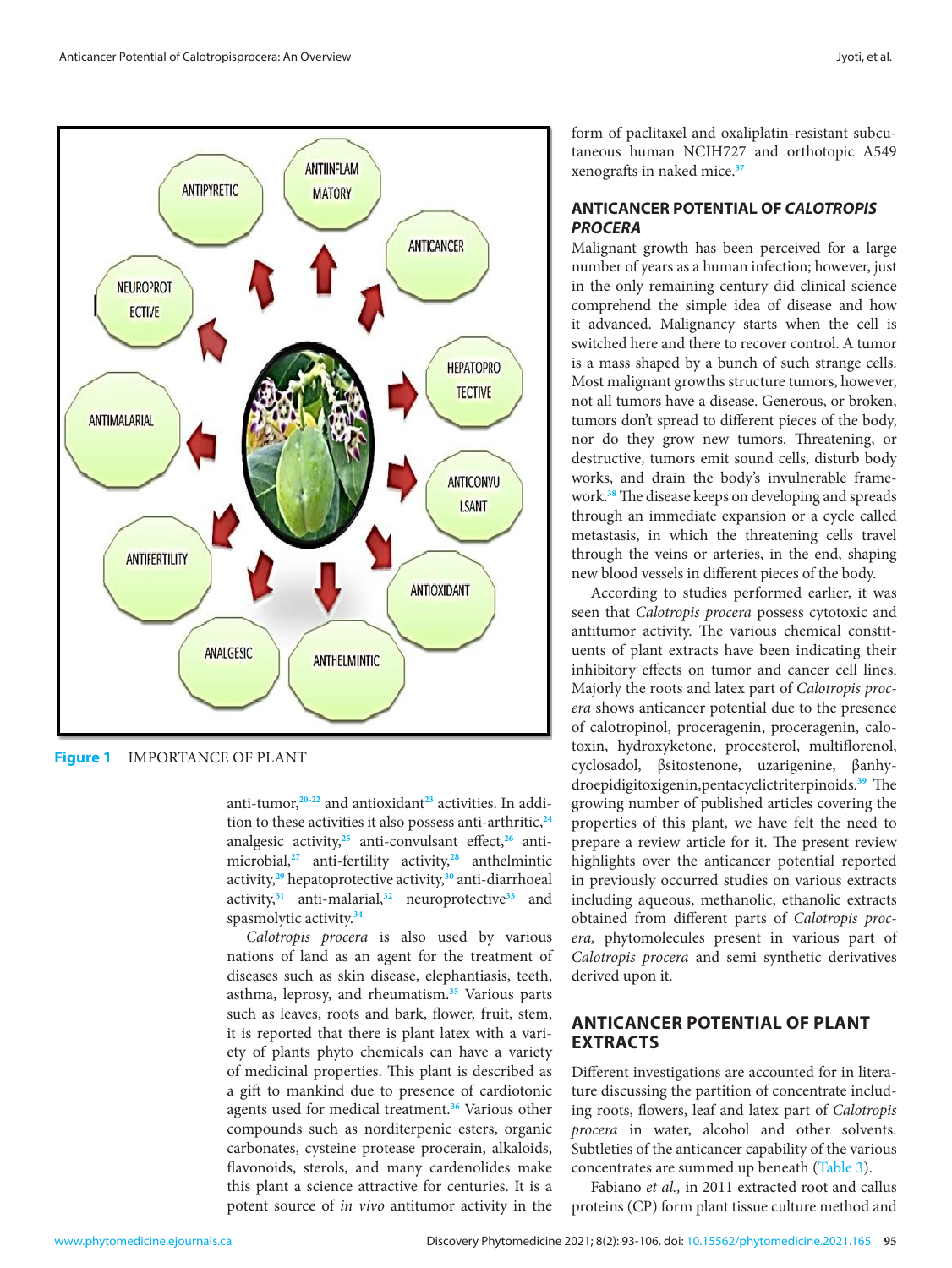| S.No.          | <b>Plant Part</b>  | <b>Type of Extract</b>                         | <b>Methods</b>                                                                              | <b>Cell Lines Used</b>                                    | Ref.                        |
|----------------|--------------------|------------------------------------------------|---------------------------------------------------------------------------------------------|-----------------------------------------------------------|-----------------------------|
| 1.             | Callus and<br>Root | Protein                                        | In-vitro&in-vivo<br>(Anti-tumor activity by mice<br>transplanted with Sarcoma 180<br>cells) | $HL-60$<br>MDA-MB-43<br>SF-295<br>HCT-8                   | Fabianoet al.2011           |
| $\overline{2}$ | Stem               | Ethanol                                        | MTT Assay<br>Anti-mitotic assay<br>In-vivo (Sarcoma 180 ascites<br>tumor cells)             | $HL-60$<br>$HCT-8$<br>B-16/F10                            | Hemersonet al.2010          |
| 3              | Leaves             | Aqueous                                        | Cytosensor                                                                                  | $Gr/Nt-G/Ln-18$                                           | Seetharamaiahet al.<br>2016 |
| 4              | Latex              | Aqueous                                        | Standard Assay Method<br>Meristem Model                                                     |                                                           | Sehgalet al. 2006           |
| 5              | Root               | Aqueous<br>(Silver nanoparticles)              | MTT Assay                                                                                   | <b>HEPK</b>                                               | Sagadevanet al. 2020        |
| 6              | Root               | Methanol<br>Hexane<br>Aqueous<br>Ethyl acetate | MTT Assay                                                                                   | Hep2                                                      | Mathur et al.2009           |
| 7              | Whole Plant        | Alcohol                                        | SRB Assay                                                                                   | A-549<br>Hep2<br>Colon-502713<br>$HT-29$<br><b>IMR-32</b> | Vermaet al.2010             |
| 8              | Root Bark          | Protein                                        | MTT Assay<br>LDH Assay                                                                      | MCF-7<br>MDA-MB-231                                       | Samy et al.2012             |
| 9              | Leaves             | Ethanol<br>(n-Butanol fractions)               | <b>SRB</b> Assay                                                                            | HEPG2                                                     | Murtiet al, 2016            |
| 9              | Latex              | Proteins                                       | In-vivo (Sarcoma 180 Ascite<br>Tumor)                                                       |                                                           | Oliveira et al.2010         |
| 10             | Latex              | Proteins                                       | MTT Assay                                                                                   | $HL-60$<br>HCT-8<br>MDA-MB-435<br>SF295                   | De Oliveira et al. 2007     |
| 11             | Latex              | Methanol                                       | MTT Assay<br>In-vivo (Transgenic mouse<br>model)                                            | HUH-7<br>$COS-1$<br>AML12 X15-myc                         | Choedonet al.2006           |
| 12             | Latex              | Proteins                                       | MTT Assay                                                                                   | SF295<br>MDA-MB-435                                       | Oliveira et al. 2010        |
| 13             | Flowers            | Methanol                                       | MTT Assay                                                                                   | Hep2<br>Vero                                              | Prabhaet al.2011            |
| 14             | Leaves             | Methanol                                       | MTT Assay                                                                                   | $\operatorname{T47D}$                                     | Hassanet al.2019            |
| 15             | Stem-Leaves        | Ethanol                                        | MTT Assay                                                                                   | $HCT-15$                                                  | Bhagatet al.2010            |

<span id="page-3-0"></span>**Table 3 Various Extracts of** *Calotropisprocera* **having Anticancer Potential**

conducted *in vitro* and *in vivo* cytotoxicity assay on HL-60 (lukemia), MDA-MB-43 (melenoma), SF-295 (brain) and HCT-8 (colon) cell lines. CP did not show cytotoxicity or anticancer activity, and it is therefore suggested that laticifer proteins that are involved in cytotoxicity and anticancer functions are not expressed in callus. However, this may not deliver on the root protein (RP) because

the root tissue was shown to form laticifer tubes. Lack of cytotoxicity and anticancer activity in RP may be caused by a series of concerns including low accumulation of cytotoxic proteins and anticancer; laticifers in selected roots can be synthesized physically but have been implanted with biochemical and physical terms and thus anti-inflammatory proteins and ant-noniceptive are available while cytotoxic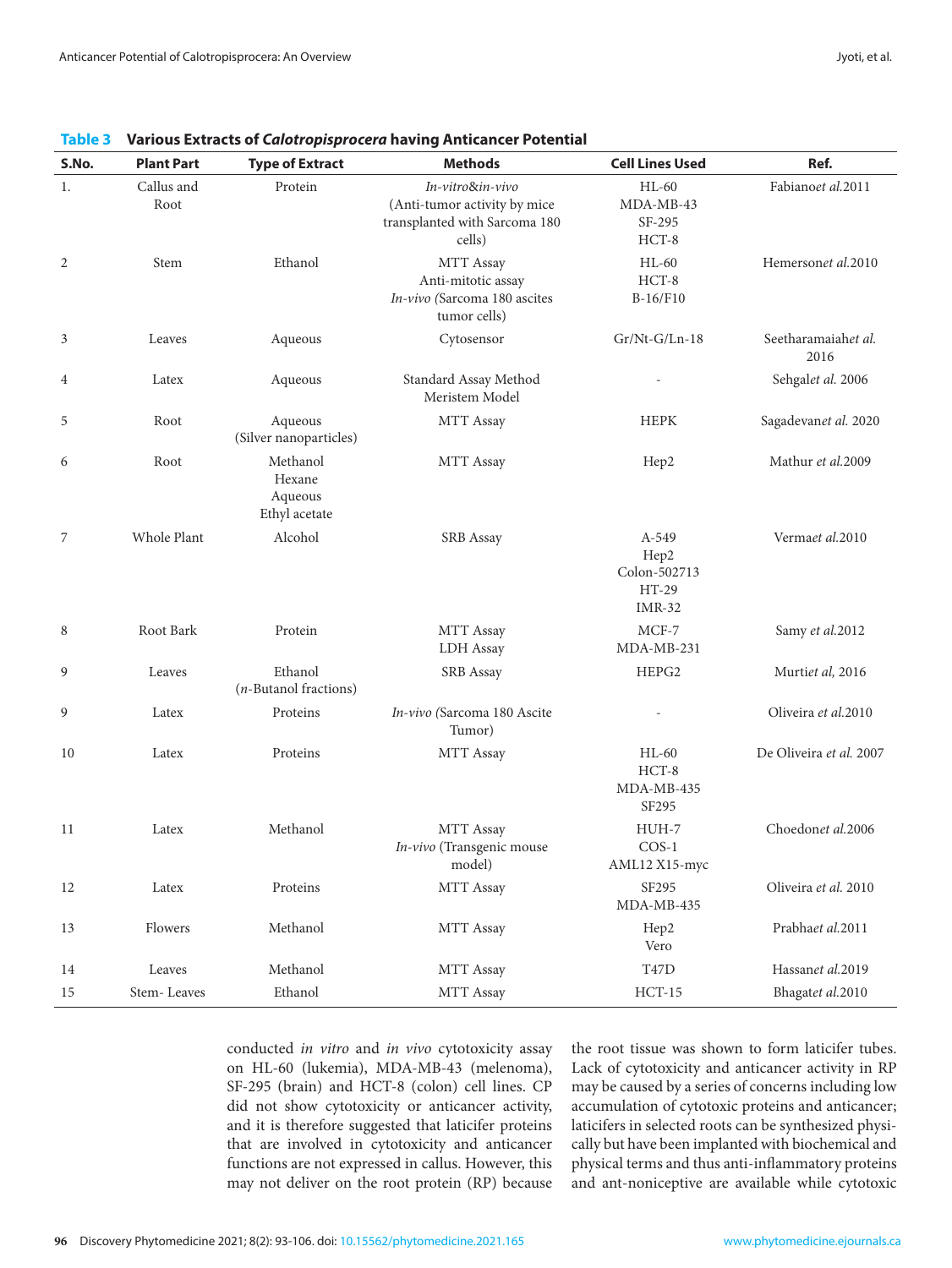and anticancer proteins are not available. In addition, CP and RP were non-cytotoxic at 25μg/mL, whereas laticifer proteins (LP) were active at doses less than 2μg/mL.**[40](#page-12-0)**

Hemerson *et al.,* in 2010 separated the stem extracts of *Calotropis procera* in hexane, dichloromethane, ethyl acetate, acetone and methanol and tasted their cytotoxic potential against HL-60, CEM (human leukemia), HCT-8 (human colon cancer) and B-16/F10 (murine melanoma) cell lines by MTT assay and it was observed that ethyl acetate and acetone extracts showed high cytotoxic potential against tumor cells, with  $IC_{50}$  from 0.8 to 4.4μg/mL, while methanolic extract show week cytotoxic effect on cell lines. The extract produced cytotoxic effect was analysed for antimitotic activity on sea urchin egg development and *in-vivo* anti-proliferative activity in mice with Sarcoma 180 tumor. The anti-mitotic assay, exposing  $IC_{50}$ values below 5μg/mL and *in-vivo* antitumor experiments of ethyl acetate- and acetone-treated animals showed inhibition of tumor growth, 64.3 and 53.1%, respectively. The anti-proliferative activity produced by affecting, DNA and protein synthesis in Sarcoma 180 tumor cell, with making adverse effects on the kidney and liver.**[41](#page-12-0)**

Seetharamaiah *et al.,* in 2016, separated aqueous leaves extract of *Calotropis procera* with soxhlet assisted extraction (SAE) and screened for anticancer effects by electrochemical methods against glioblastoma cell lines (LN-18). The extract analyzed for phytochemical screening indicates the presence of polyphenol contents by using FolinCiocalteau method. Anticancer effects of soxhlet assisted polyphenol extract (SAPE), evaluated by electrochemical characteristics using cytosenser (Gr/NT-G/ LN-18) by voltammetry and differential pulse voltammetory. The DNA binding capacity of sensor studied with graplite/poly(allylamine hydrochloride)/nanotube-graphene composite/polypyrrole/ deoxy ribonucleic acid (Gr/PAH/NT-G/PPy/DNA) modified electrode. The physical characteristics studied of (Gr/PAH/NT-G/PPy/DNA) modified electrode employed using EDAX and SEM reveals the ability of SAPE against glioblastoma cell lines (LN-18).**[42](#page-12-0)**

Sehgal *et al.,* in 2006, performed cytotoxity and anti-mitotic activity of latex obtained from *Calotropis procera* (DL)*,* podophyllotoxin and cyclophosphamide as standard, whereas cyproheptadine and aspirin as a control on *Allium cepa* root tip meristem model. Significant inhibition of roots growth and mitotic activity with dose dependent manner like cyclophosphamide, was observed in DL and podophyllotoxin, whereas podophyllotoxin more potent in root decay. On other side,

cyproheptadine and aspirin showed mitotic activity at mach higher concentrations with marginal root growth.**[43](#page-12-0)**

Sagadevan *et al.,* in 2020, separated aqueous roots extract of *Calotropis procera* with deionized water and prepared (phyto-febricted AgNPs) silver nanoparticles of extract by using typical synthesis protocol. Characterize phyto-febricted AgNPs by UV Spectroscopy, Zeta seizer, EXD and FTIR. The therapeutic efficacy phyto-febricted AgNPs against clinical pathogens was significant according to data of zone of inhibition, MIC and MBC and the cytotoxicy determined by conducting MTT assay against HEPK cell lines was not satisfactory even at high concentration of 100µg.<sup>[44](#page-12-0)</sup>

Mathur *et al.,* in 2009,segregated methanolic extracts (CM), hexane extract (CH), aqueous extract (CW) and ethylacetate extract (CE) of C*alotropis procera* roots and investigated their cytotoxic activity on Hep2 cell lines. The morphological changes of cancer cells, observed by inverted microscope and cell parameters determined by using propidium iodide staining followed flow cytometry. Effect of different extracts at dose of 1, 5, 10 and 25μg/ mL on Hep2 cell lines indicated ME, ME and CE extract possess cytotoxic effect except CW. The CE showed potent 96.3% cytotoxic activity at 10 μg/ mL whereas CM and CH showed 72.7 and 60.5% cytotoxic activity on Hep2 cell lines. Treated cells exhibited typical morphological changes of apoptosis by disrupting cell cycle by arresting S phase and preventing cells from entering G2/M phase.**[45](#page-12-0)**

Verma*et al.,* in 2010, separated alcoholic extract of whole plant of *Calotropis procera* and performed *in-vitro* cytotoxity assay by sulforhodamine B dye (SRB) against the human lung (A-549), liver (Hep2), colon (502613, HT-29) and neuroblastima (IMR-32) cell lines. Extract of *Calotropis procera*  plant showed more than 70% growth inhibition in cell lines accept colon cell lines.**[46](#page-12-0)**

Samy *et al.,* in 2012, separated protein form clear supernatant of *Calotropis procera* root bark extract by gel-filtration chromatography using Superdex G-75 column and investigated there *in-vitro* and *in-vivo* antitumor activities for *Calotropis procera*  (CP-P) protein. CP-P proteins inhibit proliferation and induced apoptosis of breast cancer cells by suppressing kappa-B (NF-kB) activation. CP-P, inhibited tumor volume in 7,12-dimethyl benz(a) anthracene (DMBA)induced breast cancer, when administered individually or in combination with cyclophosphamide (CYC, 0.2 mg/kg) to rats without interfering body weight. The SOD, CAT, GST, GSH, Vitamin E and C levels were shown higher in the co-administered groups ( $CP-P + CYC$ ) compared to the CYC-managed groups alone.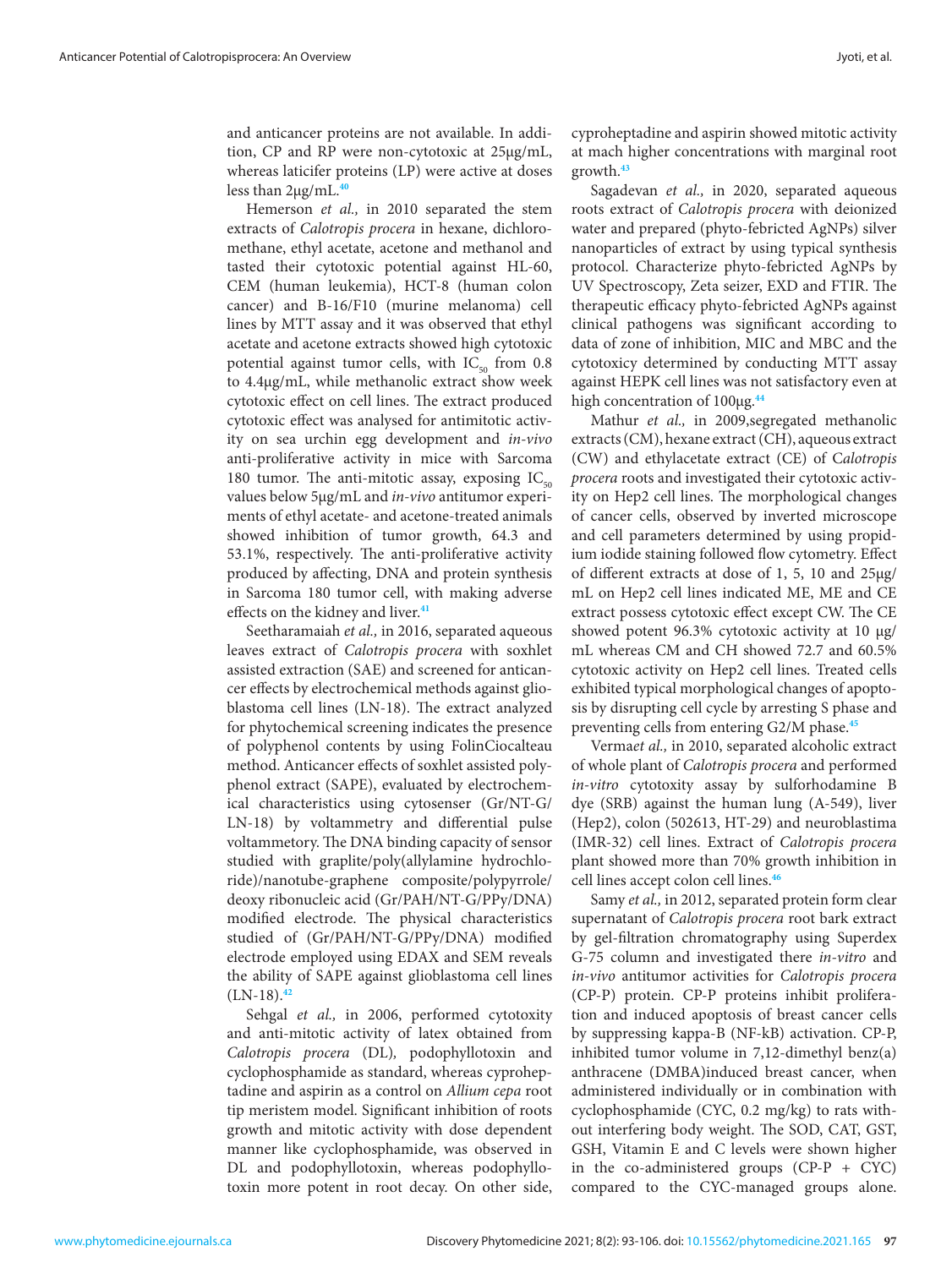Also, the compound was very effective in regulating the expression of NF-kB-regulated gene products (cyclin D1 and Bcl-2) in breast tissue and found that, CP-P has significant antitumor activity compared to the widely used anticancer drug, cyclophosphamide, and may be the basis for novel cancer treatment for breast cancer.**[47](#page-12-0)**

Murti *et al.,*in 2016, extracted ethanolic extractby macerating leaves of *Calotropis procera*  for seven days. The dried residue partitioned with *n*-butanol and subjected to column chromatography to obtained various fraction of *n*-butanol. These fractions and ethanolic extract were tested against the HEPG2 cell lines for their anticancer activity using SRB assay. The result indicates that chloroform:methanol (9:1) elute showed maximum anticancer potential.**[48](#page-12-0)**

Oliveira *et al.,* in 2010, isolated latex protein by centrifugation and performed *in-vivo* study on mice transplanted with sarcoma 180 which shows that latex protein inhibited 51.83% maturation of malignant cell and induces the endurance time of animals by 4 days and also conducted the various biochemical, hematological, histopathological and morphological studies in animal groups given oral and intra-peritonial dose of latex protein. It was found that, latex protein lost its tumor growth inhibition activity upon proteolysis, acid treatment and pretreatment with iodoacetamide. However retains activity upon heat treatment.**[49](#page-12-0)**

De Oliveira *et al.,* in 2007 isolated laticifer proteins (LP) from latex of *Calotropis procera* by centrifugation method and performed cytotoxicity assay on various cell lines including HL-60, HCT-8, SF295 and MDA-MB-435 were treated with laticifer proteins and analyzed after 72 h by MTT assay. Result showed apparent cytotoxicity with  $IC_{50}$ values ranging from 0.42 to 1.36 μg/mL,SF-295 and MDA-MB-435 cell lines. In healthy mononuclear cells from LP (10μg/mL) 72 h, no significant effects on functional or cell morphology were observed. The separation of latex protein into ion exchange chromatography opened up a new component (PIprotein unbound) that retains almost all cytotoxicity. The cytotoxic effects of latex protein and PI were reduced when previously treated with expression, or 2-mercaptoethanol, elevating the natural state of active protein molecules; however, pre-incubation with dithiothreitol (DTT) reduces the activity of PI only.PI did not show the activity of cysteine proteinase, indicating that cysteine proteins, found in latex protein, are not affected by latex protein cytotoxicity. In this study, using the HL-60 cell as a model, LP was shown to inhibit DNA formation. This is probably due to changes in DNA topology, because it was observed that LP is able to disrupt

the activity of topoisomerase-I somehow adhere to DNA. LP triggered a decrease in cell numbers but did not cause a significant increase in the number of inactive cells. These findings are combined with morphologic analysis, in which LP-treated cells exhibit morphology of apoptotic process with multiple gaps, chromatin inflammation and nuclei fragmentation. The results of this study suggested that LP is a target of DNA topoisomerase-I triggers apoptosis in cancer cell lines.**[50](#page-12-0)**

Choedon *et al.,* in 2006 separated the petroleum ether and methanol fraction of dried latex in a sequential order and evaluated anticancer activity of hepatocellular carcinoma in the X15-myc transgenic mouse model. Dried latex showed complete protection against hepato-carcinogenesis without producing any adverse effect on mice. Serum VEGF levels are significantly reduced in mice compare to control group of animals. MTT assay showed that the methanolic fraction of dried latex as well as its 8<sup>th</sup> fraction caused high cell death in both Huh-7 and COS-1 cells while AML12 cells were rescued. This was accompanied by a major division of DNA into Huh-7 and COS-1 cells and thereis no significant changes were seen in levels of Bcl2 and caspase 3 canonical markers of apoptosis.**[51](#page-12-0)**

Oliveira *et al.,* in 2010 performed cytotoxicity of lacticifier protein obtained from latex of *Calotropis procera* by MTT assay among the SF295 and MDA-MB-435 cell lines. It produced  $IC_{50}$  of 0.42-1.36μg/ mL to SF-295 and MDA-MB-435 without producing noticeable change in their morphology and cell viability of healthy mononuclear cells upto 72 h at 10 g/mL.**[52](#page-12-0)**

Prabha *et al.,*in 2011 performed MTT assay on Hep2 and Vero cells to find out the cytotoxic activity and radical scavenging activity with ferric thiocyanide, hydrogen peroxide and DPPH assay from methanolic extract of *Calotropis procera* flowers. The result revealed 100% cytotoxic potential against Hep2 cell lines. The presence of hydroxyl group in phenolic compounds present in flower extract is essential for radical scavenging activity.**[53](#page-12-0)**

## **ANTICANCER POTENTIAL OF PHYTO-CONTITUENTS**

*Calotropisprocera* have many types of phytoconstituents as their active chemical moiety to produced cytotoxic effects on various cancer cell lines. It possesses various groupsof chemicals like Cardiacglycosides, Terpines, flavanoidsetcgiven in [Table 4](#page-6-0).The various components of the plant used to treat various ailments in traditional medicine, and their result have been scientifically based, reports of antimicrobial activity have been proven by experiments with the molecules involved in these studies.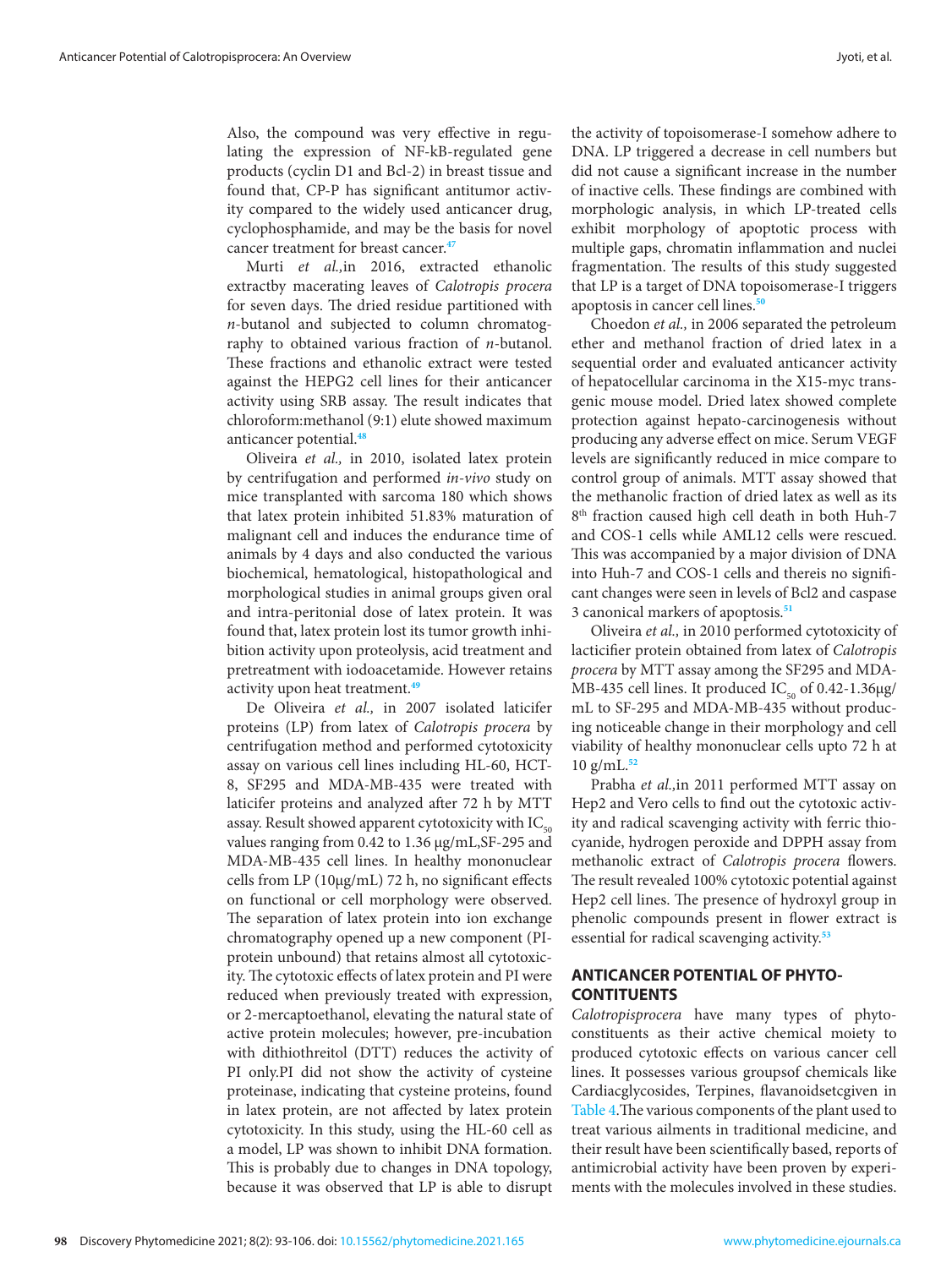| S.<br>No.      | Phytochemicals<br>(Class)                    | <b>Plant part</b><br>(Extract)                | <b>Chemical Structure</b>                                                                                                                                                                                                                         | <b>Methods</b> | <b>Cell line</b>                      | Ref.                    |
|----------------|----------------------------------------------|-----------------------------------------------|---------------------------------------------------------------------------------------------------------------------------------------------------------------------------------------------------------------------------------------------------|----------------|---------------------------------------|-------------------------|
| $\mathbf{1}$   | Calactin<br>(Cardinolides)                   | Latex<br>(Chloroform)                         | $\Omega$                                                                                                                                                                                                                                          | MTT Assay      | $MCF-7$                               | Parhira et al.<br>2016  |
|                |                                              |                                               | QH<br>CHO<br>om⊞<br>н<br>Ì.<br>öн                                                                                                                                                                                                                 |                |                                       |                         |
| $\overline{2}$ | Calotropagenin<br>(Cardinolide)              | Leaves<br>(Choroform and<br>butanol fraction) | CH <sub>3</sub><br>oone<br>CHO<br>H<br>$HO_{\ell_{\ell_{\ell_{\ell}}}}$<br>$\frac{1}{H}$<br>ōн                                                                                                                                                    | MTT Assay      | HepG-2<br>A-549<br>$MCF-7$<br>HCT-116 | Kanojiya<br>et al. 2012 |
| $\mathfrak z$  | Calotropin<br>(Cardinolide)                  | Root Bark<br>(Methanol)                       | HO<br>å,<br>۵                                                                                                                                                                                                                                     | MTT Assay      | K562                                  | Ibrahim<br>et al.2014   |
|                |                                              |                                               | $\overline{\mathsf{O}}$ H<br>CHO<br>Н<br>$\frac{1}{H}$<br>öн<br>靑<br>â                                                                                                                                                                            |                |                                       |                         |
| $\overline{4}$ | Calotroposides<br>(H to N)<br>(Oxypregnanes) | Root Bark<br>$(n$ -Butanol)                   | οŕ                                                                                                                                                                                                                                                | MTT Assay      | A549<br>U373<br>$PC-3$                | Ibrahim et al.<br>2015  |
|                |                                              |                                               | QH<br>$\frac{1}{H}$<br>ōн<br>RO                                                                                                                                                                                                                   |                |                                       |                         |
|                |                                              |                                               | H: R= Cym-Ole-Ole-Cym-Cym<br>I: R= Ole-Ole-Ole-Cym-Cym<br>J: R= 6-Ac-Glu-Cym-Ole-Ole-Cym-Cym<br>K: R= Glu-Cym-Ole-Ole-Cym-Cym<br>L: R= Ole-Ole-Cym-Glu-Glu-Cym<br>M: R= 6-Ac-Glu-Ole-Ole-Ole-Ole-Cym-Cym<br>N: R= Glu-Glu-Cym-Ole-Ole-Ole-Cym-Cym |                |                                       |                         |
| 5              | Calotroposides-S<br>(Oxypregnanes)           | Root Bark<br>$(n$ -Butanol)                   |                                                                                                                                                                                                                                                   | MTT Assay      | PC3,<br>A549, U373                    | Ibrahim et al.<br>2016  |
|                |                                              |                                               | OH<br>Â<br>ōн                                                                                                                                                                                                                                     |                |                                       |                         |
|                |                                              |                                               | R= Ole-Ole-Ole-Cym- Ole-Ole-Cym-Cym                                                                                                                                                                                                               |                |                                       |                         |

## <span id="page-6-0"></span>Table 4 Various Phytochemicals of *Calotropis procera* having Anticancer Potential<br>- Physical Dividends Dividends Dividends Dividends Dividends Dividends Dividends Dividends Dividends Dividend **Table 4: Various Phytochemicals of** *Calotropis procera* **having Anticancer Potential.**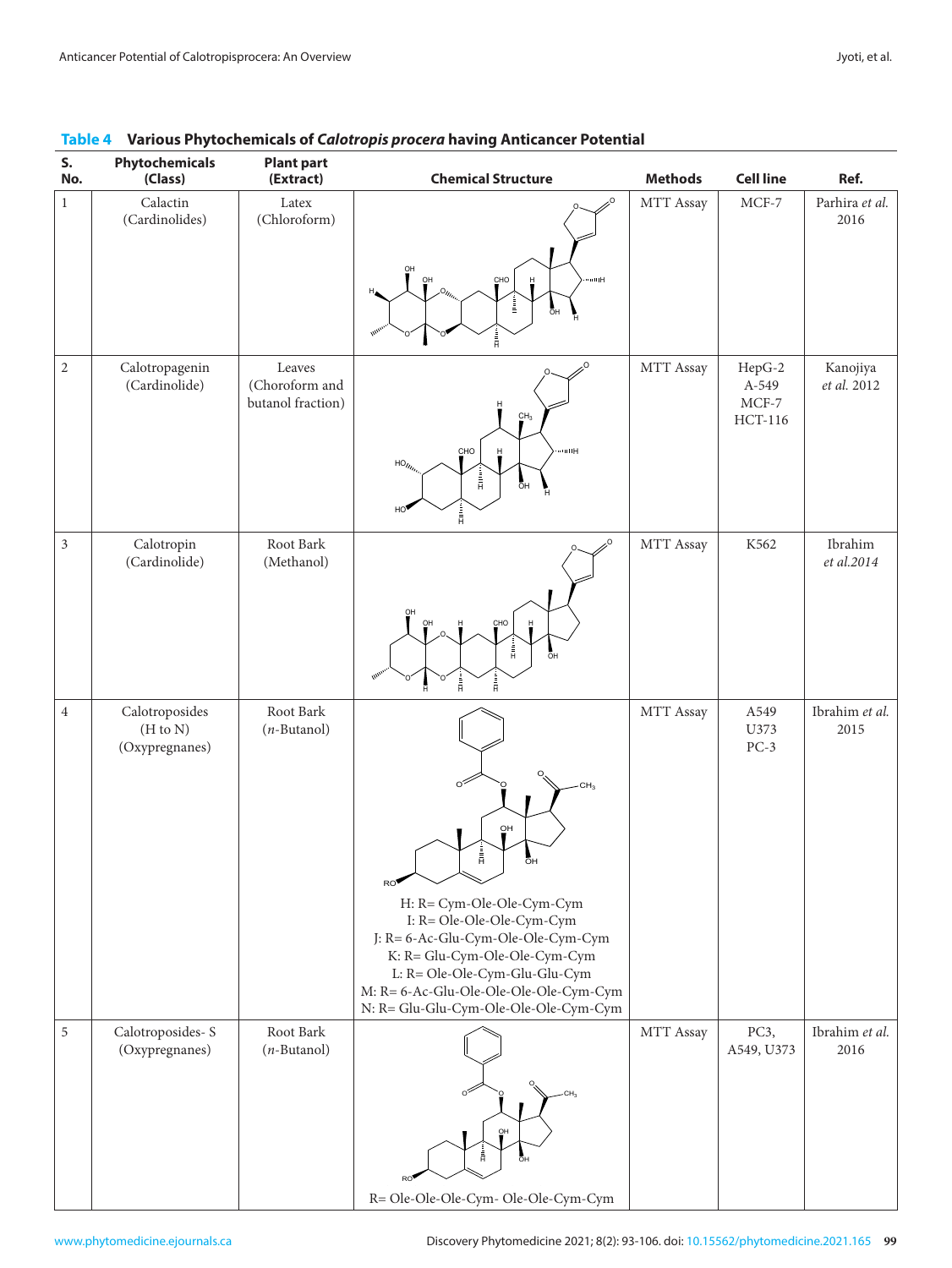#### **Table 4 Continue**

| S.<br>No.                | Phytochemicals<br>(Class)                                                                             | <b>Plant part</b><br>(Extract) | <b>Chemical Structure</b>                                                                                                             | <b>Methods</b> | <b>Cell line</b>           | Ref.                             |
|--------------------------|-------------------------------------------------------------------------------------------------------|--------------------------------|---------------------------------------------------------------------------------------------------------------------------------------|----------------|----------------------------|----------------------------------|
| $\overline{\phantom{a}}$ | Frugoside<br>(Cardinolide)                                                                            | Root Bark<br>(Methanol)        | $\frac{Q}{\overline{z}}$<br>$HO_{\ell_{\ell}}$<br>HO <sub>)</sub><br>HO<br>OН                                                         | MTT Assay      | A549,<br>U373,<br>$PC-3$   | Ibrahim<br>et al.2014            |
| 6                        | Proceraside A<br>(Cardinolide)                                                                        | Root Bark<br>(Methanol)        | CH <sub>3</sub><br>CHO<br>$HO_{II}$<br>őн                                                                                             | MTT Assay      | A549,<br>U373,<br>$PC-3$   | Ibrahim<br>et al.2014            |
| $\boldsymbol{7}$         | Ursane<br>(Triterpene)<br>(Calotroprocerol A,<br>Calotroproceryl<br>acetate A,<br>Calotroprocerone A) | Root Bark<br>(Hexane fraction) | $\eta_{\eta_{j}}$<br>i<br>İ<br><sup>ernin</sup> n                                                                                     | MTT Assay      | A549, U373,<br>$PC-3$      | Ibrahim et al.<br>2012           |
| $\,8\,$                  | 5-Hydroxy-3,7-<br>dimethoxyflavone-4'-<br>O- $\beta$ -glucopyranoside<br>(Flavonoid)                  | Stem<br>(Ethanol)              | $\frac{QH}{\Xi}$<br>HO.<br>$H_3CO$<br>$\mathrm{^{''\!W}\!O}\mathrm{H}$<br>OCH <sub>3</sub><br>HC<br>$\frac{1}{0}$ H<br>$\overline{0}$ | MTT Assay      | HT29,<br>HepG2,<br>NIH-3T3 | Shaker et al.<br>2010            |
| $\mathfrak{g}$           | 2"-Oxovoruscharin<br>(UNBS1244)<br>(Cardinolide)                                                      | Root Bark<br>(Methanol)        | CH <sub>3</sub><br>HO,<br>HN,<br>HO.<br>$\mathcal{O}_{m_{\alpha}}$<br>Å<br>ÖH<br>$H_3C^{WW}$<br>â,                                    | MTT Assay      | 58 human<br>cell lines     | Van<br>Quaquebeke<br>et al. 2005 |

Calactin: Parhira *et al.,* in 2016 investigated thatcalactin has  $IC_{50}$  estimation of 21.8 nM with intense inhibitor of HIF1. Their exploration uncovered presence of the aldehyde group in C-19 calactin expanded the HIF-1 inhibitory action. Calactin was likewise tried on the MCF-7 malignant growth cell line and was discovered to be an

intense cytotoxic operator with  $IC_{50}$  an aggregate of 45.2 nM.**[56](#page-12-0)**

Calotropagenin: Kanojiya *et al.*, in 2012 segregated calotropagenin from chloroform and butanolfractions of leaves of *Calotropis procera* utilising HPLC in a mix of electrospray ionisation couple mass spectrometry.**[30](#page-11-0)** Calotropagenin cytotoxic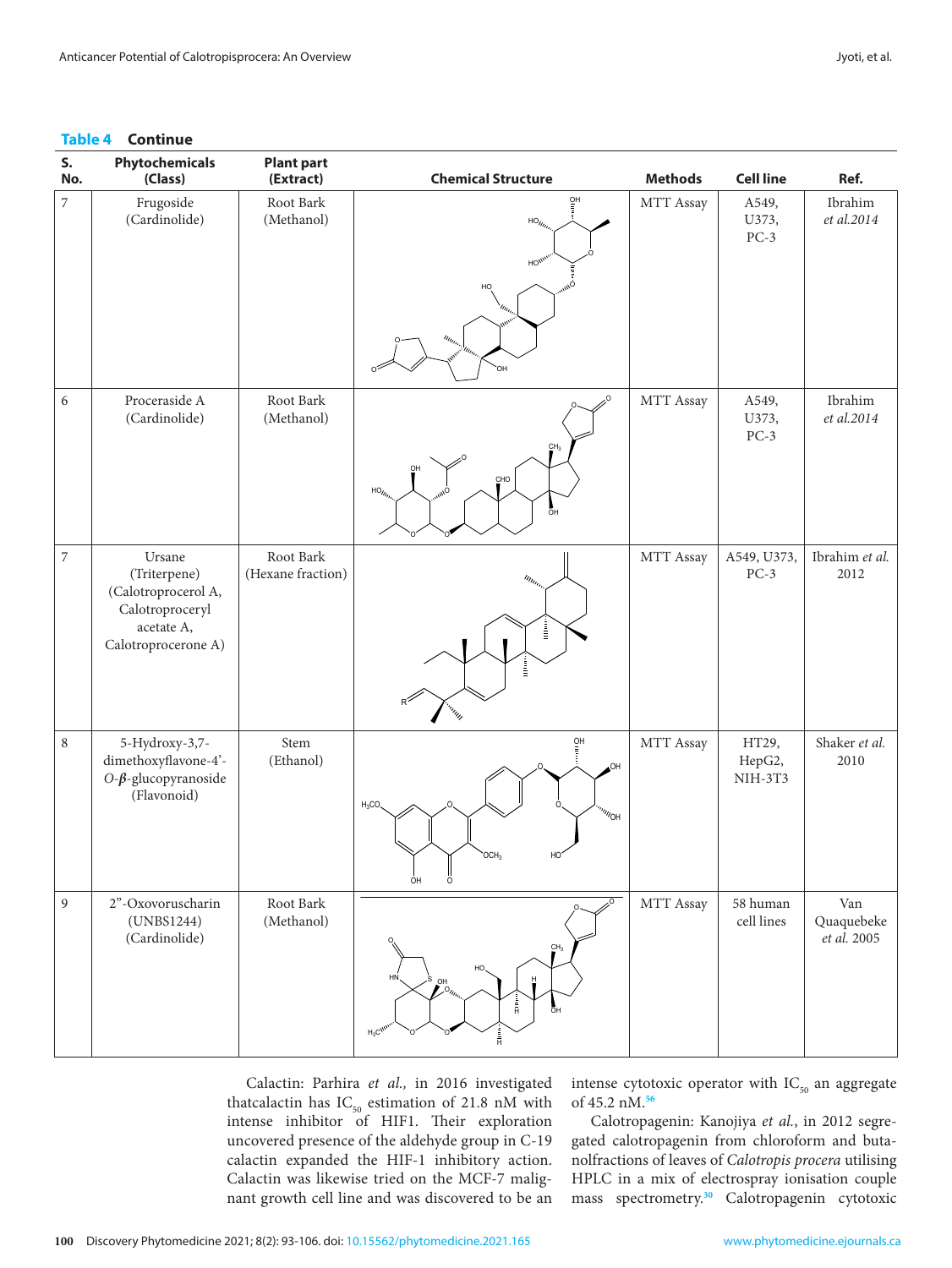<span id="page-8-0"></span>**Table 5 SAR of 2"-Oxovoruscharin**



| S.No.          | R <sub>1</sub>                                                         | R <sub>2</sub> | R <sub>3</sub> | MTD <sup>*</sup> (mg/kg) | Na/K activity $IC_{50}$ (nM) |
|----------------|------------------------------------------------------------------------|----------------|----------------|--------------------------|------------------------------|
|                | <b>CHO</b>                                                             | OH             | OH             |                          |                              |
| 2              | CH <sub>,</sub> OH                                                     | OH             | OH             | 80                       | 75                           |
| 3              | CH <sub>2</sub> OAc                                                    | OH             | OH             | >40                      | Nd                           |
| $\overline{4}$ | $CH,OCO \phi$                                                          | OH             | OH             | >40                      | Nd                           |
| 5              | $CH, OCO(CH, )$ $\phi$                                                 | OH             | ΟH             | >40                      | Nd                           |
| 6              | $CH$ , OSO, $\phi$ CH <sub>3</sub>                                     | OH             | OH             | nd                       | Nd                           |
| $\overline{7}$ | CH <sub>2</sub> OSO <sub>2</sub> CH <sub>2</sub>                       | OH             | <b>OH</b>      | nd                       | Nd                           |
| 8              | CH <sub>2</sub> OCO(CH <sub>2</sub> ) <sub>2</sub> COCH <sub>3</sub>   | OH             | OH             | 20                       | Nd                           |
| 9              | CH <sub>2</sub> OCO(CH <sub>2</sub> ) <sub>2</sub> CHOHCH <sub>3</sub> | <b>OH</b>      | <b>OH</b>      | >40                      | Nd                           |
| 10             | CH <sub>2</sub> OSiMe <sub>3</sub>                                     | OSiMe,         | OSiMe,         | nd                       | Nd                           |

activity was resolved against four disease cell lines H358 cells. The outcomes likewise indicated that including MCF-7, HepG-2, A-549 and HCT-116. Calotropagenin shows critical cytotoxic potential in HepG-2 and A-549 malignant growth cell line containing  $IC_{50}$  estimations of 10.40 and 6.50g/mL, beneath proposed that calotropin was likewise individually.**[57](#page-12-0)** including MCF-7, HepG-2, A-549 and HCT-116. the degrees of cytotoxic T\_lymphocyte-related calotropagemin shows critical cytotoxic potential antigen 4 (CTLA-4) levels diminished with F1558 in Calotropia treatment. The exploratory cycle

Calotropin: Ibrahim *et al.,* in 2014 segregated calotropin from the *Calotropis procera* root barks and led MTT colorimetric measure for A549, U373 and PC-3 cell lines for assessing anti-proliferative capability of calotropin. They discovered calotropin is intense cytotoxic compound with  $IC_{50}$ esteem 0.005μg/mL against all the cell lines was tried.**[58](#page-12-0)**

As indicated by Tian *et al.*, in 2018 calotropin instigated apoptosis in NSCLC by directing T-lymphocytes connected antigen 4-intervened TGF-β/ERK flagging pathway. Calotropin hindered the attack and development, prompts in-vitro apoptosis of H-358 cells and delivered extension and customised cell passing of NSCLC. What's more, the consequences of Western blot examination likewise uncovered that calotropin levels repressed the outflow of Fibronectin (FN), Vimentin (VIM) and E-cadherin (Eca) proteins in

H358 cells. The outcomes likewise indicated that antigen 4 (CTLA-4) levels diminished with H358 beneath proposed that calotropin was likewise demonstrated to have the option to repress TGF-β (factor-factor development factor) and ERK (extracellular sign controlled kinase) articulation. In-vivo concentrates likewise indicated that calotropinorganisation altogether diminished tumor development and expanded creature endurance during a 120-day treatment period. Joined with in-vitro impacts, insusceptible histochemistry indicated a lessening in CTLA-4 articulation levels and a diminishing in TGF-β and ERK articulation in calotropin administration.**[59](#page-12-0)**

Calotroposides: Ibrahim *et al.,* in 2015 isolated seven calotroposides (oxypregnaneoligo glycosides) labeled as calotroposides H-N from the *Calotropis procera* root bark. *In-vitro* development restraint work Calotroposides H-N tried with A549, U373 and PC-3 malignant growth cell lines with MTT examine. Calotroposide K and M were discovered to be conceivably dynamic compound at sub nanomolar development restraint work with  $IC_{50}$  esteem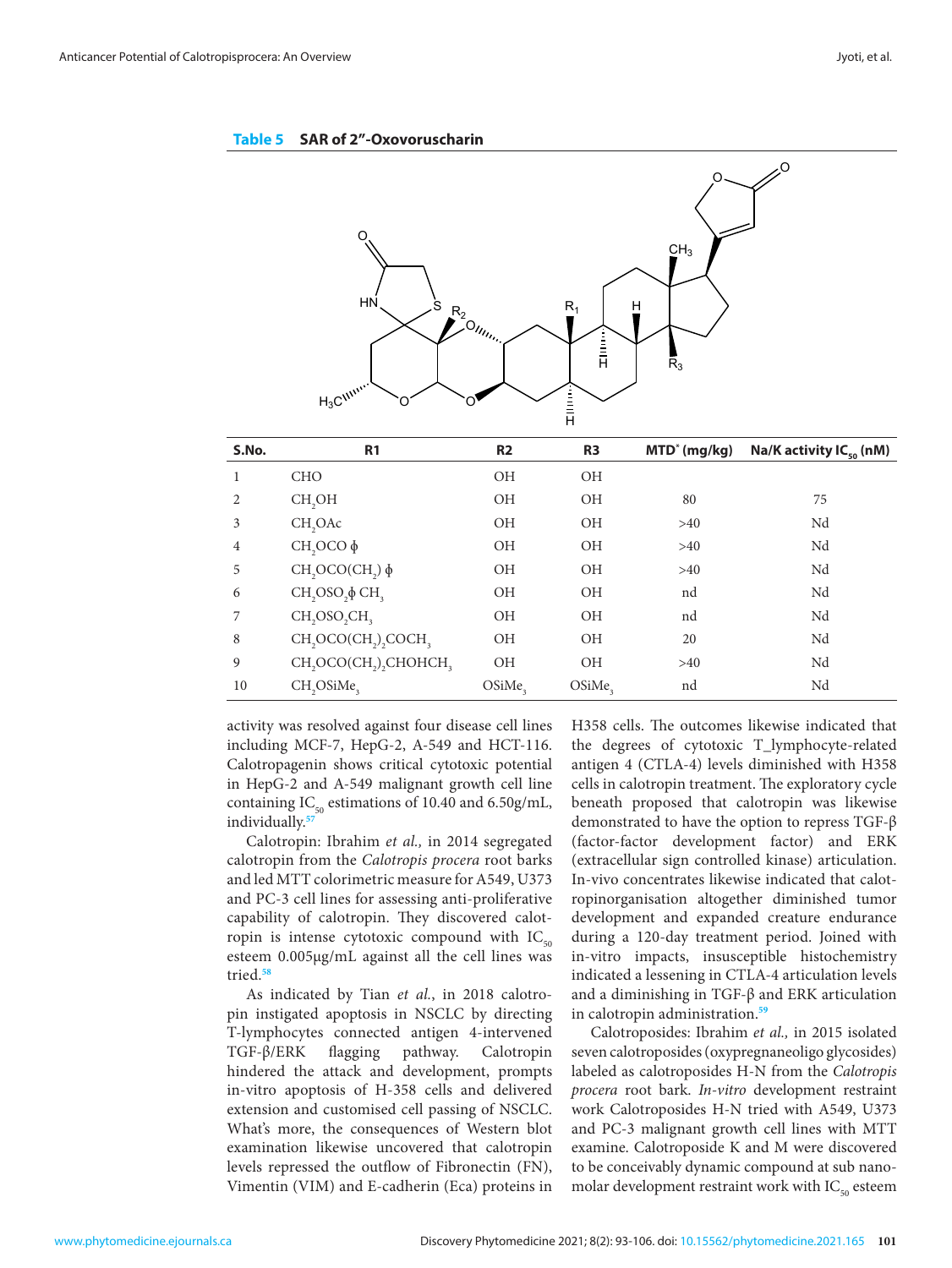from 0.5 to 0.7μM against the malignancy cell PC-3 and PC-3 lines. Calotroposide-M indicated an expansion in demonstrated an expansion *in-vitro* development inhibition activity because of the 6-*O*-acetylation of terminal glucose unit.**[60](#page-12-0)**

Calotroposides-S: From the *n*-butanol fraction of *Calotropis procera* root bark, the oxypregnaneoligo glycoside (Calotroposide-S) a novel compound was isolated by Ibrahim *et al.,* in 2016. It has shown strong anti-proliferative properties function to PC-3, A549 and U373 cell lines with  $IC_{50}$  0.18, 0.2, and 0.06 6μM respectively.**[61](#page-12-0)**

Proceraside-A: Ibrahim *et al.,* in 2014 separated proceraside-A from methanolic concentrates of root barks of *Calotropis procera.* A colorless amorphous with sub-atomic recipe of  $C_{31}H_{44}O_{10}$  was acquired. Compound assessed for A549, U373 and PC-3 malignant growth cell lines. proceraside-A demonstrated huge enemy of proliferative operator with IC<sub>50</sub> esteem 0.03μg/mL, 0.05μg/mL and 0.06 μg/mL for A549, U373 and PC-3 malignancy cell lines individually.**[57](#page-12-0)**

Ursane type triterpenes: Ibrahim *et al.,* in 2012 segregated diverse sort of ursanetriterpenes, labeled as calotroprocerol A, calotroproceryl acetic acid derivation A, calotroprocerone An and calotroproceryl acetic acid derivation B, among others notable terpenes comprise pseudotaraxasterol acetic acid derivation, taraxasterol, and calotropursenyl acetic acid derivation from hexane division of Calotropisprocera root bark. Its structures were set up with the assistance of 1D and 2D NMR (1H-1H COZY, HSQC, just as HMBC) and HRMS phantom information. The *in-vitro* development inhibitory action of all the above detached compound were tried against the human malignancy cell lines including A549, U373 and PC-3 cell lines. The presence of free OH bunch at the situation of C-3 in calotroproceryl acetic acid derivation A (Ursane type triterpenes) discovered vital for delivering in vitro development inhibitory action in disease cell lines. The acetylation of OH gathering (CalotroproceroneA)or oxidation (Calotroproceryl acetic acid derivation B) prompts loss of *in vitro* development inhibitory movement. Among all the Calotroprocerol A has been shown significant potential of growth inhibition activity against three cancer cells lines, magnitude of effect are in range of cisplatin and carboplatin, used as a standard drug.**[62](#page-12-0)**

Uscharin: Uscharin was separated by Kushwaha *et al.,* in 2010 from *Calotropis* latex and inspected the harmful impact of uscharin on snail propagation. The outcomes proposed that uscharin had the option to diminish the generation of snails and increment the term of hatchability, so it was utilized to control destructive snails, as it decreases the endurance of youthful snails.**[63](#page-12-0)**

## **5-Hydroxy-3,7-dimethoxyflavone-4'-O-βglucopyranoside (flavonoid)**

Shaker *et al.,*in 2010, isolated 5-hydroxy-3,7-di methoxyflavone-4'-O-β-glucopyranoside (flavonoid) from ethanolic extract of *Calotropis procera* stems and performed MTT assay to analyze the cytotoxicity of isolate flavonoid against the human cell lines HT29, HepG2 and mouse fibroblast(NIH-3T3). They found that the isolated flavanoid decreased the metabolic activities of NIH-3T3 and HepG2 cells by 18% and 10% at concentration of 50µM.**[64](#page-12-0)**

# **SEMI SYNTHETIC MOLECULE**

UNBS1450 is totally different from ouabain, digitoxin, and digoxin in structure.**[65](#page-12-0)** The substance change of 2"- oxovoruscharin dependent on understanding the basic action connections inside the arrangement, prompted the advancement of UNBS1450 with improved execution and *in vivo* resilience in mice with helpful markers expanded by 10 folds. The structure of the UNBS1450 varies from that of the old cardenolides given by the disclosure of a novel association connected to the steroid spine (dissimilar to a solitary connect to digitalis-like cardenolides) and the inclusion of rings A and B of the trans-spinal line, steroid (not at all like the situation of cis on cardenolides, for example, digitalis). This determination of the structure might be answerable for the entirely amazing enemy of malignant growth capacity and explicit system showed by UNBS1450.**[66-67](#page-12-0)**

It is conceivable that these distinctions have given the UNBS1450 a high restricting fondness for α1 and therefore extraordinary potential to battle *in vitro* multiplication against examined malignant growth lines. The UNBS1450 subsequently speaks to a novel restorative treatment that has likewise indicated solid enemy of development and hostile to vascular properties in an assortment of plants *in vivo.* Fundamental security information likewise demonstrate the separation of PC-3 cell lines helped hostile to tumor action from its possible cardiotoxicity and in this manner a higher clinical evaluation contrasted with differentcardiotonic steroids(CSs) in disease treatment.**[68-79](#page-12-0)**

Autophagy-related cell passing that prompts the thrashing of significant systems answerable for the disappointment of disease chemotherapy bolsters its development as an anti of malignant growth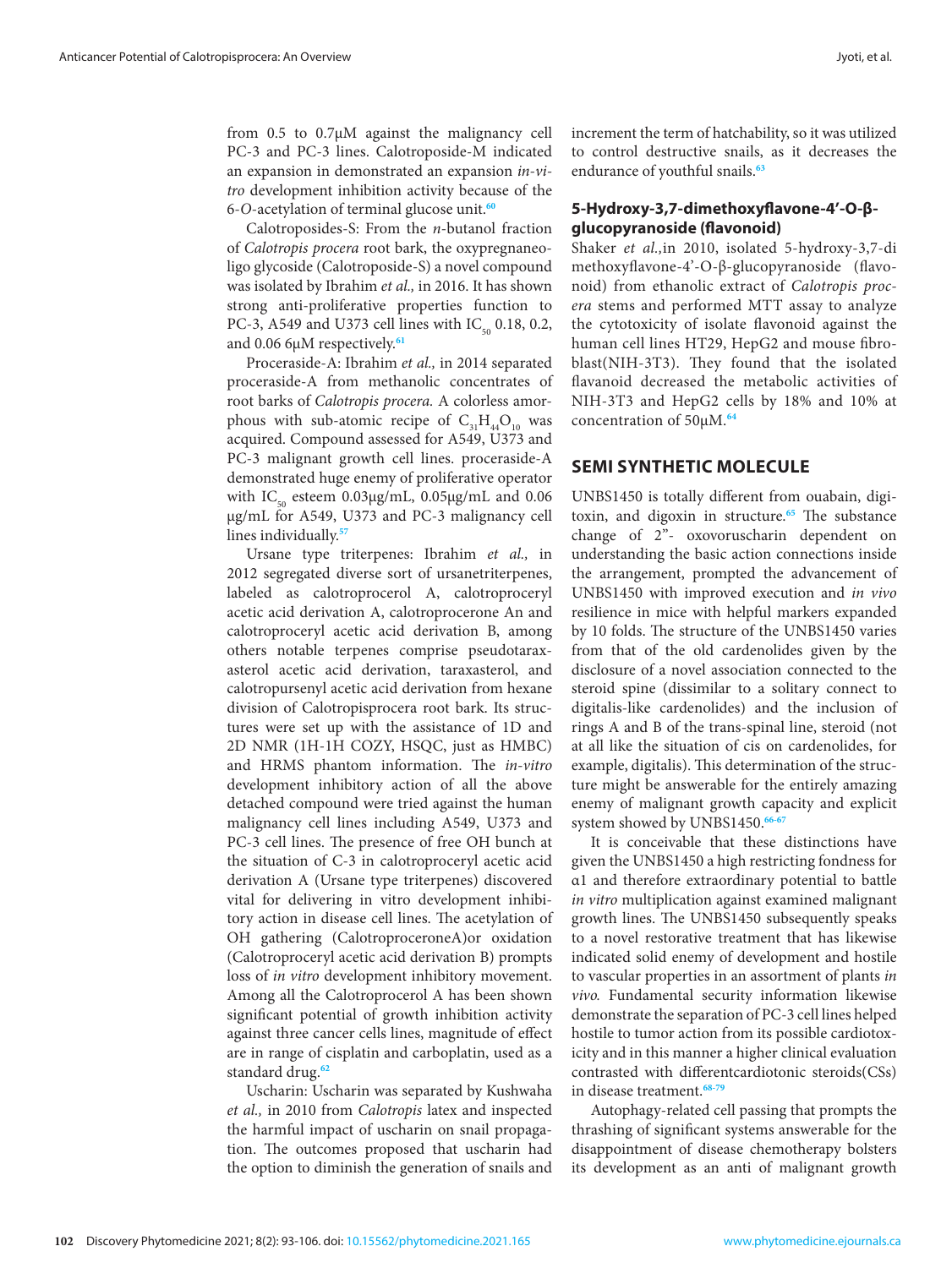specialist that centers around the sodium siphon α1 subunit.**[70-71](#page-12-0)**

The auxiliary uniqueness of UNBS1450 improves its capacity to disorganize the actin cytoskeleton, disorganize nucleolar structure and capacities and deactivate constitutively enacted cytoprotective flagging pathways. UNBS1450 (hemi-synthetic cardenolide) provides evidence that identifying an α1 subunit pump subunit containing cardenolides may be helpful in the treatment of serious diseases characterized by sodium α1 pumps (Figure 2).**[72](#page-12-0)** 2"- Oxovoruscharin is one of the significant gatherings of proteins that go about as specific ligands for cardenolides is  $Na^*/K^+$  ATPase (additionally called sodium siphon), which is under the name "Na+/K+- ATPase signalosom". The butenolide part and R3 gathering of cardenolide structure are important for authoritative to Na+/K+-ATPase. Information given in table speaks to the presence of 14α-hydroxy gathering at R3 position are basic for cytotoxic, endless supply of R3 bunch by trimethylsilane bunch prompted a significantly decreases the degree of antitumor action found in compound 10 than on account of compound 2. While regulation at R4 position didn't appear to any effect on their cytotoxic movement, it was a lot of impact on their in-vivo resilience.**[73](#page-12-0)[-75](#page-13-0)** For example, R4, adjustment in R2 position likewise not impacted any major changes in both of *in-vitro* antitumor action and inhibitory movement toward the  $Na^+/K^+$ -ATPase [\(Table 5\)](#page-8-0).

Then again regulation at R1 position by the formyl in an essential liquor (in compound 2) made it conceivable to keep up the *in vitro* antitumor action saw with compound 2"- oxovoruscharin, it drastically diminished (by around one log) the *in vivo* poisonousness. Compound 2 has all the earmarks of being the most intriguing one among the all mixes gritty here as far as *in vitro* antitumor movement, *in vitro* enemy of Na<sup>+</sup>/K<sup>+</sup>-ATPase action, *in vivo* resistance, and concoction accessibility from regular compound 2"- oxovoruscharin.**[76-79](#page-13-0)**

## **FUTURE PROSPECTIVE**

The future will lies in the plants and plant derived products for everlasting source of phytomolecules. The community of anticancer drug lacking behind for their adverse effects, drug targeting and decreased in quality of patients life, to overcome these effect the medicinal herbs getting the attention of the researchers'. *Calotropis procera* is the herb with full of opportunities and encourages the researchers for exploration of active lead molecules for anticancer drug development. Various molecules were isolated from the *Calotropis procera* and evaluated for their anticancer potential and the result encourages the scientists to do more research on these molecules. For future work more studies are required for identification of exact mechanism behind these molecules as anticancer agent.

## **CONCLUSION**

Conventional arrangement of medication keeps on being broadly rehearsed for different reasons. Quick population growth, insufficient gracefully of marked medications, alarmingly restrictive expense of treatment, unfriendly symptoms of a few allopathic medications and ever increasing protection from current medications for irresistible infections have prompted developing accentuation on the utilization of plant-materials as a wellspring of medications for a wide assortment of human afflictions. Plants are always be the indispensible sources of natural phytoconstituents and still the beneficial exploration zone and offers the scientist for incredible trust in finding the phytomolecule forestall incessant human body issues. According to studies, phenol contents present in *Calotropis procera,* maximum in naturally growing as compared to *in-vitro* growing.**[80](#page-13-0)**

The present paper is an endeavor to explore the ongoing researches on *Calotropis procera* and its subordinates for anticancer potential. *Calotropis procera* is considered as an important medicinal herb that have previously mentioned for their pharmacological activities in various ailments of human being. It is foreseen that various investigations on *Calotropis procera* and its subsidiaries will open new roads for additional bio-prospection and will absolutely lead to new genera for the treatment of various ailments. At last, we can infer that to approve future applications of *Calotropis procera* and its lead molecules will be investigated further point by point.

## **LIST OF ABBREVIATIONS**

| CP         | callus protein              |
|------------|-----------------------------|
| <b>RP</b>  | root protein                |
| LP         | laticifer proteins          |
| <b>SAE</b> | soxhlet assisted extraction |
| m          | meter                       |
| cm         | centimeter                  |
| ml         | mililiter                   |
| μg         | micro gram                  |
| μM         | micro molar                 |
|            |                             |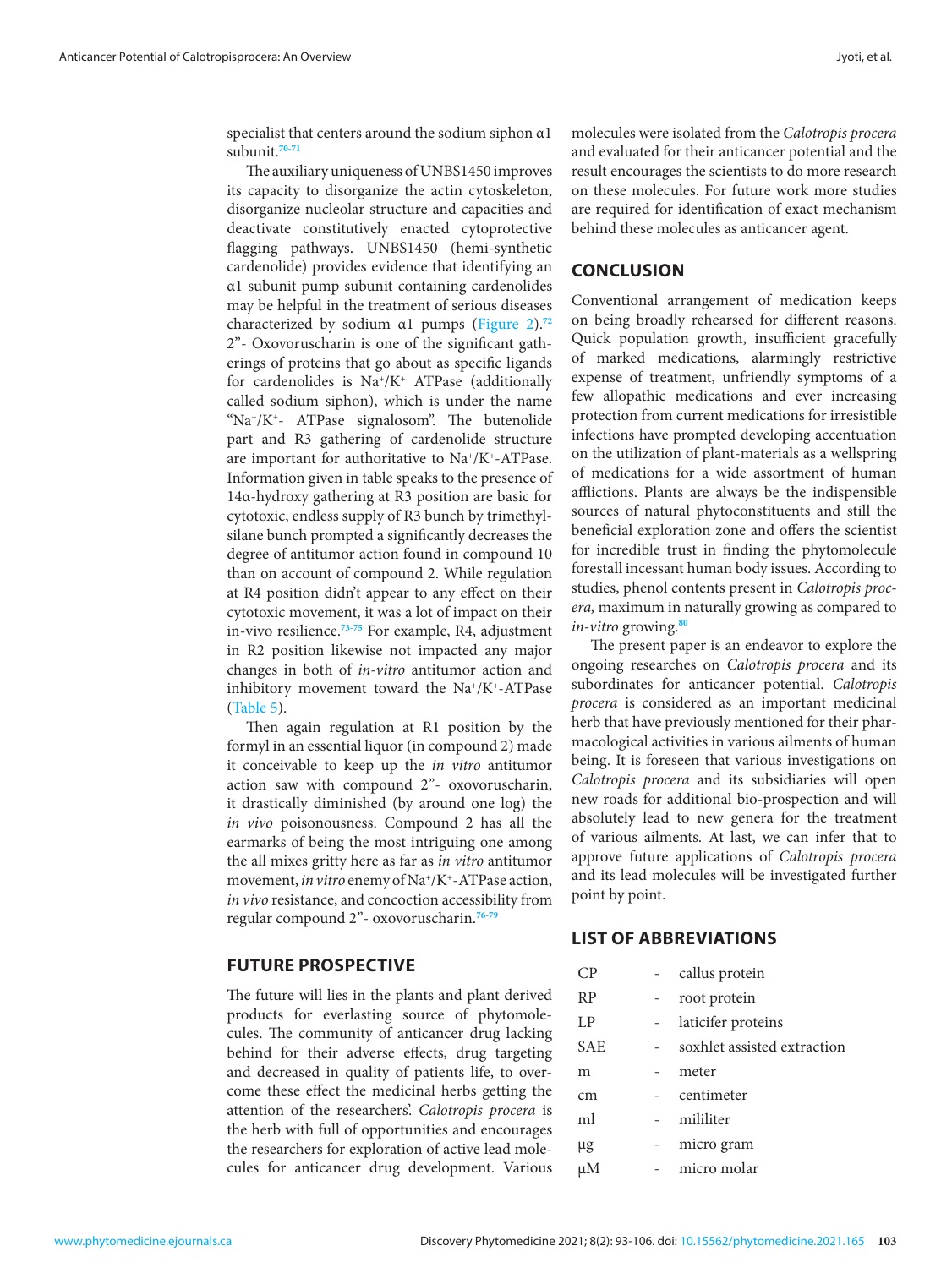<span id="page-11-0"></span>

| пM                  |        | nano molar                                                       |
|---------------------|--------|------------------------------------------------------------------|
| $IC_{50}$           |        | half maximum inhibitory<br>concentration                         |
| <b>EDAX</b>         |        | Energy Dispersive X-Ray<br>Analysis                              |
| <b>SEM</b>          |        | Scanning electron microscopy                                     |
| <b>FTIR</b>         |        | fourior transform infra-red<br>spectroscopy                      |
| MIC                 |        | minimum inhibitory<br>concentration                              |
| <b>MTT</b><br>assay | $\sim$ | 3-(4,5-dimethylthiazol-2-yl)-2,5-<br>diphenyltetrazolium bromide |
| <b>NSCLC</b>        |        | non small celllung cancer                                        |
| <b>DNA</b>          |        | DeoxyRibo Nucleic Acid                                           |
|                     |        |                                                                  |

# **CONFLICT OF INTEREST**

The authors declare that they have no conflicts of interest concerning this article.

## **ACKNOWLEDGEMENTS**

The authors are thankful to Central Library, GLA University, Mathura for providing literature through DELNET service.

## **REFERENCES**

- 1. Elisabetsky. Plants used as analgesics by amazoniancabocols. Int J crude drug Res. 1990;28:309-320.
- 2. Bhatti GR, Qureshi R, Shah M. Ethnobotany of *Calotropisprocera* with especial reference to the people of Nara Desert. Scientific Sindh, Pub. Salu, Khairpur. 1998.
- 3. Mukherjee B, Bose S, Dutta SK. Phytochemical and pharmacological investigation of fresh flower extract of Calotropisprocera Linn. Int JPharmaSci Res. 2010; 1: 182-187.
- 4. Sharma AK, Kharb R, Kaur R. Pharmacognostical aspects of Calotropisprocera (Ait.) R. Br. Int J Pharm Bio Sci 2011;2:480-8.
- 5. Anonymous, The Wealth of India, Raw Materials. CSIR, New Delhi. 1982.
- 6. Chatterjee A, Chandra PS. The treatise of Indian medicinal plants. CSIR, New Delhi. 1995.
- 7. Meena AK, Yadav AK, Niranjan US, Singh B, Nagariya AK, Sharma K. A review on CalotropisproceraLinn and its ethnobotany, phytochemical, pharmacological profile. Drug Invent Today. 2010;2:185-90.
- 8. Quazi S, Mathur K, Arora S. Calotropisprocera: An overview of its phytochemistry and pharmacology. Indian J Drugs. 2013;1:63-9.
- 9. Murti Y, Yogi B, Pathak D. Pharmacognosticstandardisation of leaves of Calotropisprocera (Ait.) R. Br. (Asclepiadaceae). Int J of Ayurveda Res. 2010;1:14-17.
- 10. Gupta S, Gupta B, Kapoor K, Sharma P. Ethnopharmocological potential of Calotropisprocera: An overview. Int Res J Pharm. 2012;3:19-22.
- 11. MeenaAk, Yadav AK, Niranjan US,et al*.* A Review on Calotropisprocera Linn and its Ethnobotany, Phytochemical, Pharmacological profile. Drug Invent Today 2010;2:185-190.
- 12. Karale PA, karale MA. A Review on Phytochemistry and Pharmacological properties of milkweed family herbs (asclepiadaceae). Asian J Pharm Cli Res. 2017:10;27-34.
- 13. Yelne MB, Sharma PC, Dennis TJ. Database on Medicinal Plants used in Ayurveda, Central Council for Research in Ayurveda and Siddha, New-Delhi. 2000.
- 14. Bairagi SM, GhuzePrashant, GilhotraRitu. Pharmacology of Natural Products: An recent approach on Calotropisgiganteaand Calotropisprocera. Ars Pharm. 2018;59(1):37-44.
- 15. Evans WC, Evans D, Trease GE. Trease and EvansPharmacognosy.Edinburg, New York. Saunders/ Elsevier. 2005.
- 16. Majumder PK, Kumar VL. Antiinflammatory activity of fractions of latex of *Calotropisprocera* in carrageenan induced rat Paw oedema. PhytoTher Res. 1997;11(2):166-167.
- 17. Roy S, Sehgal R, Padhy BM, Kumar VL. Antioxidant and protective effect of latex of *Calotropisprocera*against alloxan-induced diabetes in rats. J Ethnopharmacol. 2005;102(3):470-473.
- 18. Dewan S, Kumar S, Kumar VL. Antipyretic effect of latex of *Calotropisprocera*. Ind J Pharmacol. 2000a;32:252-253.
- 19. Larshini M, Markouk M, Jaouhari JT, Lazreck HB, Jana M. The antipyretic activity of some Moroccan medicinal plants. PhytoTher. 2002;16:97-98.
- 20. Sehgal R, Roy S, Kumar VL. Evaluation of cytotoxic potential of latex of *Calotropisprocera*and Podophyllotoxin in Allumceparoot model. Bio cell. 2006;30:9-13.
- 21. Choedon T, Mathan G, Arya S, Kumar VL, Kumar V. Anticancer and cytotoxic properties of the *Calotropisprocera* in a transgenic mouse model of hepatocellular carcinoma. World J Gastroenterol. 2006;12:2517-2522.
- 22. Hemerson IF, Magalhes Paulo MP, Ferreira Eraldo S, MouraMárcia R, Torres Ana PNN, AlvesOtília DL, et al. In vitro and in vivo antiproliferative activity of *Calotropisprocera* stem extracts. Anais da Academia Brasileira de Ciências. 2010;82:407-416.
- 23. Yesmin N, Uddin SN, Mubassara S, Akond MA. Antioxidant and Antibacterial Activities of *Calotropisprocera* Linn. Am-Euras J Agric Environ Sci. 2008;4:550-553.
- 24. Kumar VL, Roy S. *Calotropisprocera* latex extract affords protection against inflammation and oxidative stress in Freund's complete adjuvant-induced monoarthritis in Rats. Mediators Inflamm. 2007;1:1-7.
- 25. Basu A, Nag Chaudhuri AK. Preliminary studies on the anti-inflammatory and analgesic activities of *Calotropisprocera*root extract. J Ethnopharmacol. 1991;31:319-324.
- 26. Jalalpure SS. Anticonvulsant effects of *Calotropisprocera*root in rats. Pharm Bio. 2009;47:162-167.
- 27. Kuta FA. Antifungal effect of *Calotropisprocera*stems bark on Epidermophytonflocosumand Trichophytongypseum. African J Biotech. 2008;7:2116-2118.
- 28. Sharma N, Jacob D. Inhibition of fertility and functional alteration in the genital organs of male Swiss albino mouse after administration of *Calotropisprocera*flower extract. Pharma Bio. 2001;39:403-407.
- 29. Al-Qarawi AA, Mahmoud OM, SobaihHaroun EM, Adam SE. A preliminary study on the activity of *Calotropisprocera*latex against Haemonchuscontortus infection in Najdisheep. Vet Res Commun. 2001;25:61-70.
- 30. Setty SR, Quereshi AA, Swamy AHMV, Patil T. Prakash T, Prabhu K, Gouda AV. Hepatoprotective activity of *Calotropisprocera*flowers against paracetamol-induced hepatic injury in rats. Fitoterapia. 2007;78:451–454.
- 31. Kumar VL, Sangraula H, Dewan S, Kumar S. Antidiarrheal activity of the latex of *Calotropisprocera*. J Ethnopharmacol. 2001;76:115-118.
- 32. Sharma P, Sharma JD. Evaluation of *in-vitro*schizonticidal activity of plant parts of *Calotropisprocera*-an ethnobotanical approach. J Ethnopharmacol. 2000a;68:83-95.
- 33. Joshi H, Havanavar V, Gavimat C, Praveena PH. Investigation on the Alzheimer´s potential of *Calotropisprocera*in mice Alzheimers Dement. 2008; 4: 502-510.
- 34. Kumar VL, Shivkar YM. *In-vivo* and *in-vitro* effect of latex of *Calotropisprocera* on gastrointestinal smooth muscles. J Ethnopharmacol. 2004;93:377-379.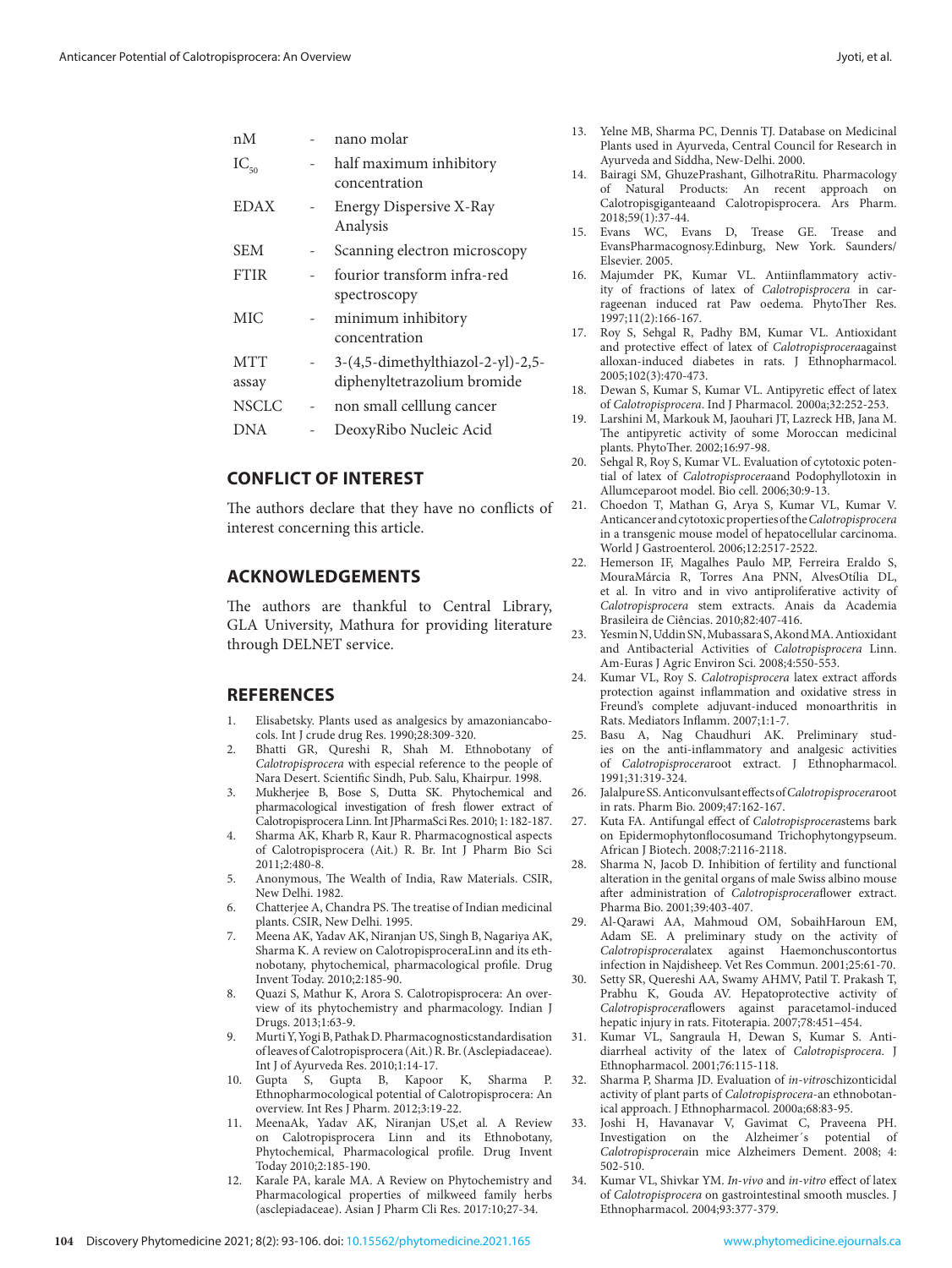- <span id="page-12-0"></span>35. Sharma K, Kharb R, Kaur R. Pharmacognostical aspects of *Calotropisprocera*(Ait.) R.Br. Int J Pharm Bio Sci. 2011;2:1-9.
- 36. Ahmed KK, Rana AC, Dixit VK. *Calotropis*species (Ascelpediaceae): A comprehensive review. Pharmacogn Mag. 2005;1:48-52.
- 37. Mijatovic T Anne, Op De Beeck, Eric van Quaquebeke, JaniqueDewelle, Francis Darro,Yvan de Launoit, Robert Kiss. The Cardenolide UNBS1450 is able to deactivate nuclear fact κB-mediated cytoprotective effects in human non-small cell lung cancer cells. Mol Cancer Therapeu. 2006;5:391-399.
- 38. Upadhyay RK. Ethnomedicinal, pharmaceutical and pesticidal uses of Calotropisprocera(Aiton) (Family: Asclepiadaceae). Int J Green Pharm. 2014;8:135-46.
- 39. Kumar VL, Arya S Ed. Medicinal uses and pharmacological properties of *Calotropisprocera*. Texas: Studium Press. 2006;373-388.
- 40. Fabiano Teixeira M, Ramos MV, Soares AA, et al*. In-vitro*tissue culture of the medicinal shrub *Calotropisprocera*to produce pharmacologically active proteins from plant latex. Process Biochem. 2011;46:1118-1124.
- 41. HemersonMagalhes IF, Ferreira PMP, Moura ES, et al.*In-vitro*and *in-vivo*anti-proliferative activity of *Calotropisprocera*stem extracts. An Acad Bras Sci. 2010;82:407-416.
- 42. SeetharamaiahNalini,Nandini S, Suresh GS, et al*,* An electrochemical perspective assay for anticancer activity of *Calotropisprocera* against glioblastoma cell line (LN-18) using Carbon nanotubes- graphenenano- conglomerate as a podium. Adv Mater Lett 2016;7:1003-1009.
- 43. Sehgal R, Roy S, Kumar Vl. Evaluation of cytotoxic potential of latex of *Calotropisprocera* and Podophyllotoxin in Allumceparoot model. Bio Cell. 2006;30:9-13.
- 44. Sagadevan Suresh, Selvaraj V, Lakshmipathy M, et al. Exploring the therapeutic potentials of phytomediated silver nanoparticles formed via *Calotropisprocera* (Ait.) R. Br. root extract" J ExpNanosci. 2020;15:217–232.
- 45. Mathur R, Gupta SK, Mathur SR, Velpandian T. Antitumor studies with extracts of *Calotropisprocera* (Ait.) R.Br. root employing Hep2 cells and their possible mechanism of action. Ind JExp Bio. 2009;27:343-348.
- 46. Verma SK., Singh SK., Mathur A. *In-vitro*cytotoxicity of *Calotropisprocera*and *Trigonellafoenumgraecum*against human cancer cell lines. J Chem Pharm Res. 2010;2:861-865.
- 47. Samy RP, Rajendran P, Li F, et al. Identification of a Novel *Calotropisprocera* Protein That Can Suppress Tumor Growth in Breast Cancer through the Suppression of NFkB Pathway. PLOS ONE. 2012;7:48514.
- 48. Murti Y, Sharma S, Mishra P. *In-Vitro*Cytotoxicity of Chromatographic Elutes of *Calotropisprocera*(Ait.) R BR. leaves Against Human Hepatoma Cell Line (HEPG2). Indian Drugs. 2016;53:48-52.
- 49. Oliveira JS, Costa-Lotufo VL, Bezerra DP,et al.*In-vivo* growth inhibition of sarcoma 180 by latex proteins from *Calotropisprocera*. Naunyn-Schmied Arch Pharmacol. 2010;382:139–149.
- 50. De Oliveira JS, Bezerra DP, de Freitas CDT, et al.*In-vitro* cytotoxicity against different human cancer cell lines of laticifer proteins of *Calotropisprocera*(Ait.) R. Br. Toxicol in Vitro. 2007;21:1563–1573.
- 51. Choedon Tenzin, Ganeshan M, Soneera A, Kumar VL. Anticancer and cytotoxic properties of the latex of *Calotropisprocera* in a transgenic mouse model of hepatocellular carcinoma. World J Gastroenterol.2006;12:2517-2522.
- 52. Oliveira JS, Costa-Lotufo LV, Bezerra DP, et al. *In vivo*  growth inhibition of sarcoma 180 by latex proteins from *Calotropisprocera*. NaunynSchmiedebergs Arch Pharmacol. 2010;382:139-49.
- 53. Prabha MR, Vasantha K. Antioxidant, cytotoxicity and polyphenolic content of *Calotropisprocera*(Ait.) R Br Flowers. J Appl Pharm Sci. 2011;1:136.
- 54. Hassan SwedAlzahrani, Safar AAlmalki, Mohamed R Rizgallah. Study of the cytotoxic effect of *Calotropisprocera* on Breast Cancer Cell Line T47D in Vitro: A Traditional Remedy. Inter J Scientific Innov. 2019;7:107-112.
- 55. BhagatMadhulika and Sharma Vikas. Anti-cancer Activity of Arka (Calotropisprocera) on HCT-15 Cancer Cell Line. Inter J Med Sci. 2010; 2:152-154.
- 56. Parhira S, Zhu GY, Chen M, Bai LP, Jiang ZH. Cardenolides from *Calotropisgigantea*as potent inhibitors of hypoxia-inducible factor-1 transcriptionalactivity. J Ethnopharmacol. 2016;194:930-6.
- 57. Kanojiya S, Madhusudanan KP. Rapid identification of calotropagenin glycosides using high-performance liquid chromatography electrospray ionisation tandem mass spectrometry. Phytochem Anal. 2012;23:117-125.
- 58. Ibrahim SR, Mohamed GA, Shaala LA, et al*.*Proceraside A, a new cardiac glycoside from the root barks of *Calotropisprocera*with in vitro anticancer effects. Nat Prod Res. 2014;28:1322-7.
- 59. Tian L, Xie XH, Zhu ZH. Calotropin regulates the apoptosis of non-small cell cancer by regulating the cytotoxic T-lymphocyte associated antigen 4- mediated TGF-β/ERK signaling pathway. Mol Med Rep. 2018;17:7683-91.
- 60. Ibrahim SR, Mohamed GA, Shaala LA, Banuls LM, Kiss R, Youssef DT. Calotroposides H-N, new cytotoxic oxypregnaneoligoglycosides from the root bark of *Calotropisprocera.* Steroids. 2015;96:63-72.
- Ibrahim SR, Mohamed GA, Shaala LA, et al. Calotroposide S, new oxypregnaneoligoglycoside from *Calotropisprocera*root bark. Res Nat Prod. 2016;10:761.
- 62. Ibrahim SR, Mohamed GA, Shaala LA, et al*.*New ursanetype triterpenes from the root bark of *Calotropisprocera.* PhytochemLett. 2012;5:490-495.
- 63. Kushwaha VB, Singh A. Effect of uscharin on the reproduction of the snail Lymnaeaacuminata. World J Zool. 2010;5:15-9.
- 64. Shaker KH, Morsy N, Zinecker H, et al.Secondary metabolites from *Calotropisprocera*(Aiton). PhytochemLett. 2010;3:212-6.
- 65. Van Quaquebeke E, Simon G, Andre A, et al. Identification of a novel cardenolide (2''-oxovorusharin) from *Calotropisprocera* and the hemisynthesis of novel derivatives displaying potent in vitro antitumor activities and high in vivo tolerance: structure–activity relationship analyses. J Med Chem.2005;48:849–856.
- 66. Kiss R, Mijatovic T, Van Quaquebeke E, Darro F. Cardenolides: old drugs with new applications in oncology. American Association for Cancer Research. Washington DC, April 1–5.
- Kroemer G, Jaattela M. Lysosomes and autophagy in cell death control. Nat Rev Cancer. 2005;5:886–897.
- 68. Rajasekaran SA, Barwe SP, Rajasekaran AK. Multiple functions of Na, K-ATPase SeminNephrol.2005;25:328–334.
- 69. Mijatovic T, Van Quaquebeke E, Delest B, Debeir O, Darro F, Kiss R. Cardenolides on the road to anticancer therapy. BBA-Reviews Cancer. 2007b;1776:32–57.
- Mijatovic T, Lefranc F, Camby I, Dewelle J, Van Quaquebeke E, Darro F, Kiss R. Cardenolide-related UNBS1450 compound target the Src kinase in the Na1/ K1-ATPase signalosome and exert potent in vitro and in vivo anti-tumor activities in experimental human glioblastomas. American Association for Cancer Research Annual Meeting, Minisymposia, 2005, April 16–20.
- 71. Mijatovic T, Lefranc F, Quaquebeke EV, Vynckt FV, Darro F, Kiss R. UNBS1450: A New Hemi-Synthetic Cardenolide with Promising Anti-Cancer Activity. Drug Develop Res. 2007;68:164–173.
- 72. Dmitrieva R. Doris PA. Cardiotonic steroids: potential endogenous sodium pump ligands with diverse function. Exp Bio Med. 2002;227:561-569.
- 73. Schoner, W. Endogenous cardiac glycosides, a new class of steroid hormones. Eur JBiochem. 2002;269:2440-2448.